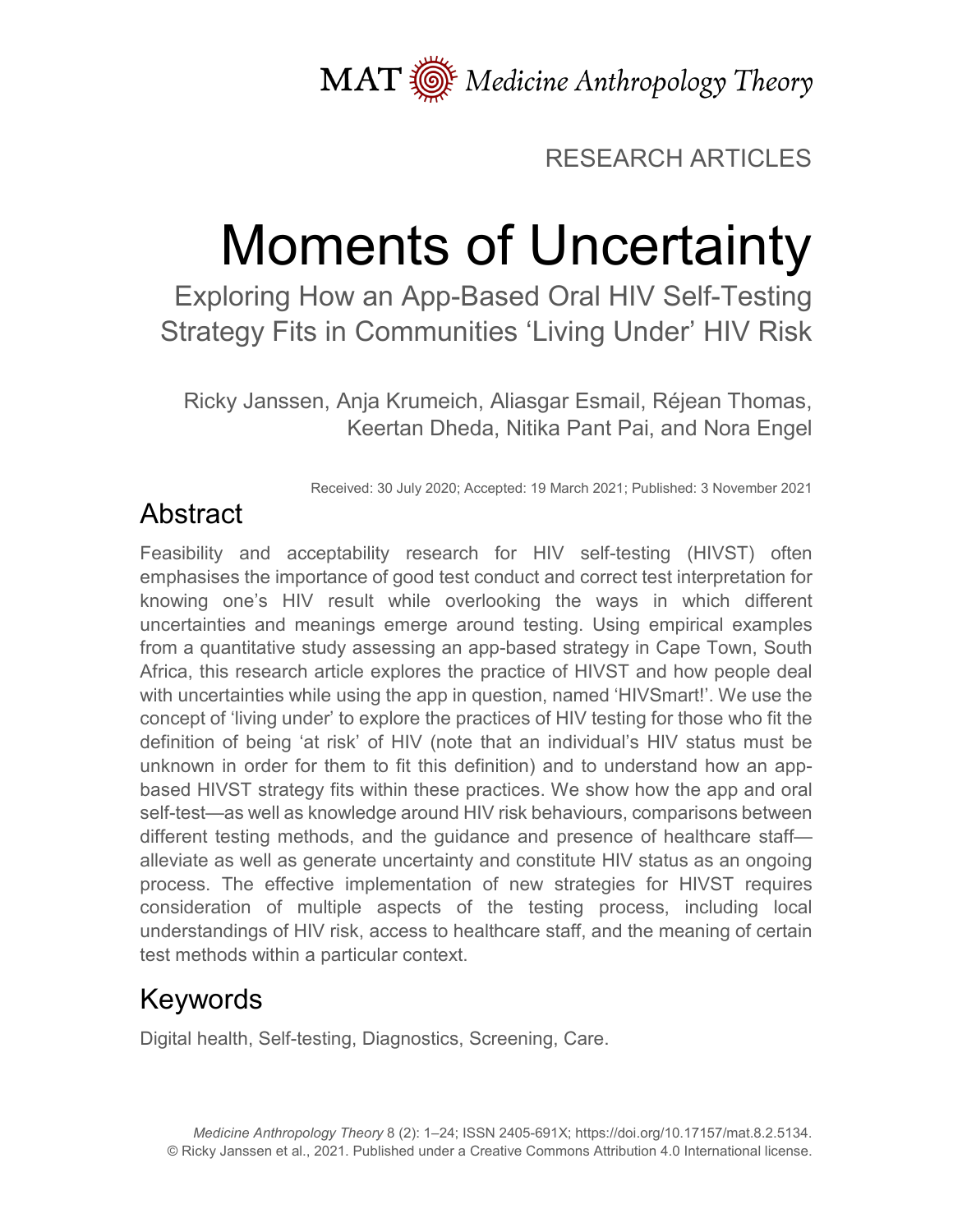## **Introduction**

The World Health Organisation (WHO) recommends HIV self-testing (HIVST) as a way of encouraging more people to find out their HIV status, which, in the case of a positive test, would lead them to seek confirmatory testing, counselling, and treatment. Although a healthcare provider is necessary to confirm serostatus, part of the allure of HIVST is that it provides people with the opportunity to take tests without assistance from healthcare professionals. However, with the autonomy and freedom promised by home testing methods also comes an increase in tasks and responsibilities, such as good test conduct, for the patient (Lucivero and Dalibert 2013).

Research on the feasibility and acceptability of HIVST emphasises the importance of correct test conduct and interpretation by (lay) users (e.g., Devillé and Tempelman 2019; Jamil et al. 2017; Kurth et al. 2016; Peck et al. 2014; and Volk et al. 2016). Scientific research articles that focus on the feasibility and acceptability of HIVST alone often frame the issue of test conduct and interpretation through discussions of user knowledge, education around conduct, the provision of simple or easy instructions, and/or recommendations that rollouts of HIVST should include education on proper test use (Devillé and Tempelman 2019; Jamil et al. 2017; Kurth et al. 2016; Peck et al. 2014). These suggestions aim, firstly, to deal with issues of uncertainty around how a person completes the test and interprets the results and, secondly, to help ensure that people who take the test do the 'right' thing after receiving a result by accessing the appropriate follow-up care.

Although these elements are important, testing and knowing one's HIV result are not necessarily matters solely involving the completion of the test and the reading of results as per the instructions provided; even if one can correctly do and interpret an HIV self-test, other uncertainties may arise. For example: uncertainties about the validity of the testing method, uncertainties about personal risk, and uncertainty about when one should be tested. Uncertainty is part of testing and diagnosis: it is brought on through the availability of different testing options but also allows opportunities for action (in different forms of care) to remain open (Whyte, Whyte, and Kyaddondo 2018; Street 2011). Clinical uncertainty is an innate part of medical practice, and diagnosis requires a person to bring 'order and meaning to a complex series of signs and symptoms' (Gifford et al. 1986, 224). It is vital to understand how people deal with uncertainty and try to make sense of different signs and symptoms if we are to understand how people go about HIVST and make sense of their results, and thus how they make decisions about when to access further testing or care. In this research article, we explore how a smartphone app named HIVSmart!, which was designed (in part) to help people in the process of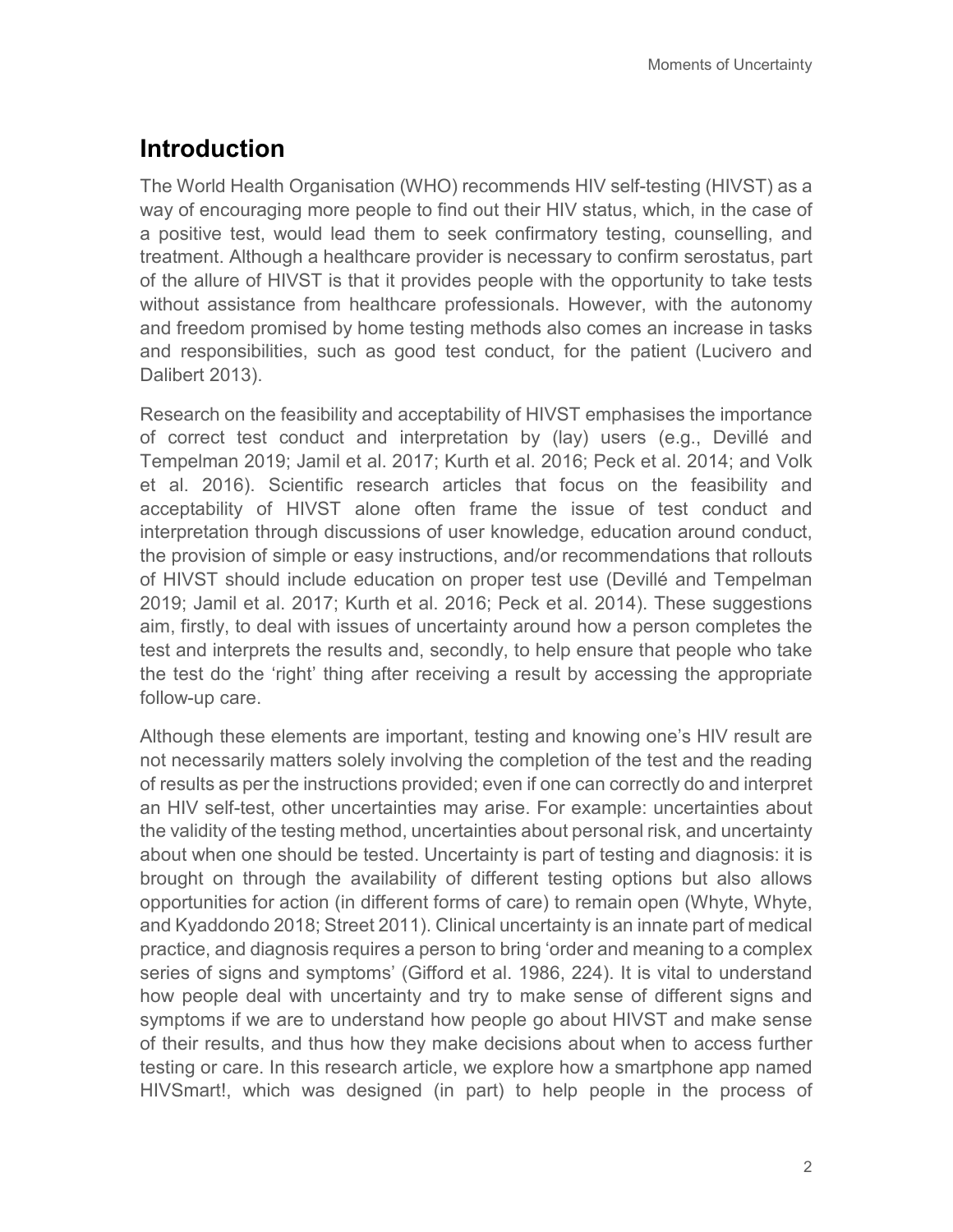performing and interpreting an oral HIV self-test, is used in practice. Additionally, we broaden our focus beyond test conduct and interpretation, aiming to understand how different uncertainties arise during the HIVST process and how these uncertainties contribute to people's understanding of their HIV test results and inform what they 'know' about their HIV status.

This article pulls from ethnographic material gathered through observation of, interviews with, and a focus group made up of staff and participants taking part in a quantitative study evaluating HIVSmart! in Cape Town, South Africa. The qualitative arm of the study, which we draw on here, was embedded within the quantitative cohort study assessing the HIVSmart! app. The aim of the cohort study was to evaluate whether the app-based oral HIVST strategy improved referrals, detected new infections, and/or expedited linkages to care and treatment compared to conventional HIV testing through a healthcare provider (Pai et al. 2018).

In South Africa, Ricky Janssen (RJ) spent time with the study team responsible for implementing the HIVSmart! strategy. While the team on the quantitative arm of the study gathered numerical data on aspects such as the number of new infections detected, preferences regarding HIV self-testing strategies, and linkages to care (Pai et al. 2018), RJ was responsible for gathering qualitative data on participants' experiences using the app and self-test and on study staff's experiences implementing the HIVSmart! strategy. The aim was to understand if and how the app strategy provided counselling and support during self-testing. Here, we repurpose this data to show how the participants constructed understandings of their HIV test result and HIV status.

RJ conducted participant interviews; interviews with healthcare workers, nurses, and doctors on the study team; and a focus group discussion with healthcare workers and nurses while also attending team meetings with the staff from the study's quantitative arm. This study took place in three separate clinics in three different townships around Cape Town, all of which provide health services to the general local population. RJ spent a total of three months in these clinics in 2017 and 2018, observing participants following the HIVSmart! self-testing strategy and having informal discussions with study staff. These informal discussions mostly took place in the clinics, but also at the research office and laboratory at the University of Cape Town, where the team meetings were held.

The intervention in Cape Town provided participants with three different options for completing the app-assisted self-test. Since oral HIVST was approved in South Africa in 2016, participants recruited to participate in the study at each of the three clinic sites could choose between an initial unsupervised option (using the app on their own smartphones to complete the self-test at home or in their offices); a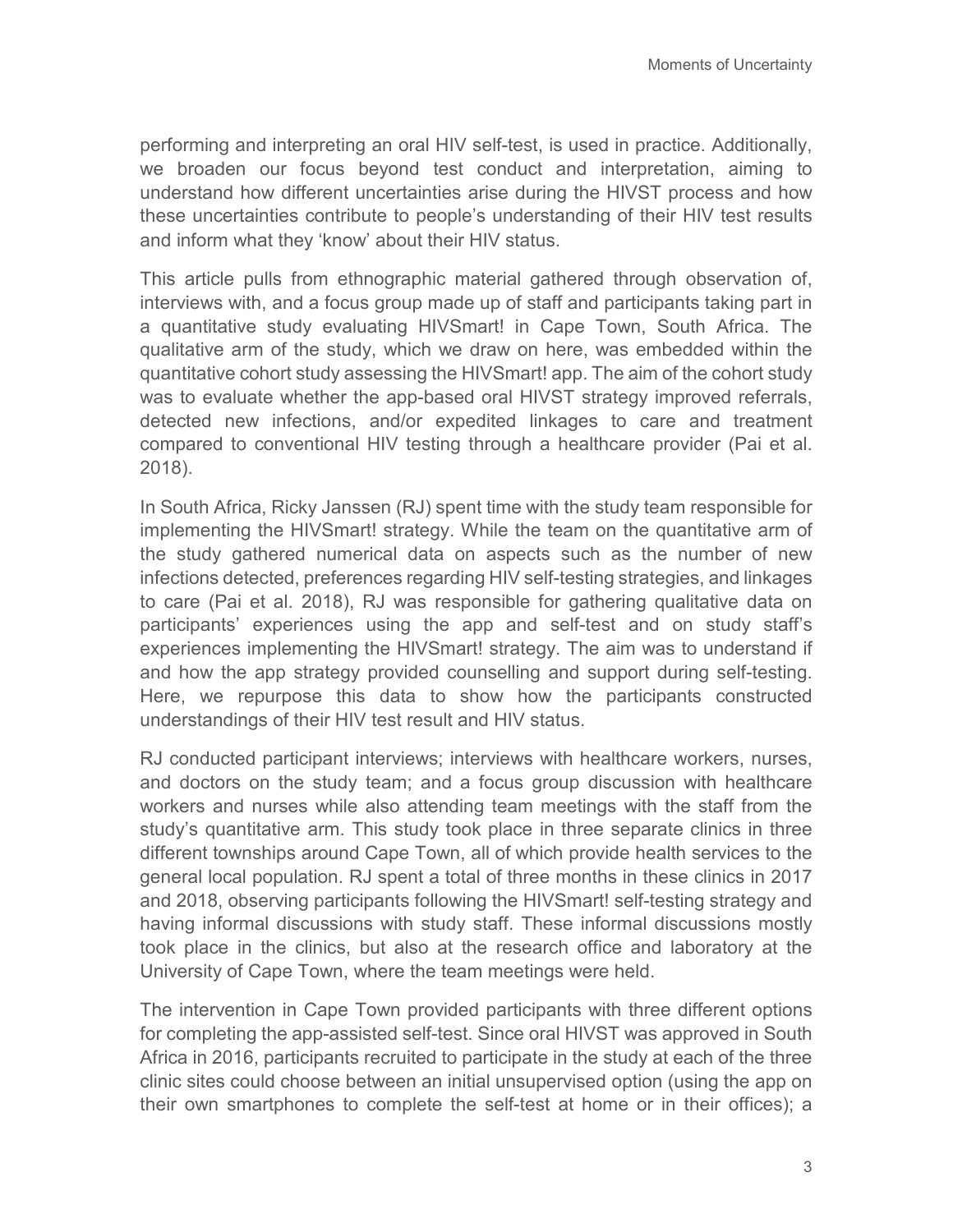second unsupervised option, where they completed the test using a tablet provided by the study in private kiosks attached to the clinic (without any direct supervision from trained healthcare staff); or a supervised option, where they completed the test in the same manner as in the second unsupervised option but under the direct supervision of trained healthcare staff.

Because this study integrated multiple elements of the testing process at different moments, it provided a unique opportunity to explore how participants constructed understandings of their HIV test result and HIV status. For example, participants who were 'unsupervised' had to read and interpret the test on their own, and then had to wait for later confirmation of a correct interpretation by a healthcare provider after the self-testing process. In addition, even though participants used an app and oral HIV self-test, part of the study protocol dictated that the research staff had to complete a rapid blood test *and* a laboratory-based HIV test to confirm the oral test result for each participant. A healthcare provider (e.g., a nurse or healthcare worker from the cohort study) communicated blood-based results to the participants after they had completed the app-based oral self-test strategy. The study design brought together different testing methods, different moments of communication, and the myriad times and spaces occupied between tests. As we will show in this research article, these different elements, which go beyond the individual participant's test conduct and interpretation, help make visible the process through which people come to understand, and question, their HIV result and status.

We build on the conceptual lens used by Martin (2007) and Manderson (2020) when describing 'living under' diagnosis or description. This term is used to illustrate the role of the diagnostic label in dictating symptom management, monitoring and measurement, directing actions and behaviour, individual diagnostic accuracy, and the possibility of the diagnosis being reversed (Manderson 2020). Manderson unpacks this term, stating: '"Living under" emphasises that illness, once named, is an assemblage. It flags that any diagnosed condition is pre-scripted, defining the technologies of management and engineering how life is lived' (idem, 3).

We, however, use this term to investigate what happens on the road to diagnosis. The 'at risk' definition of those deemed at risk of developing a particular disease by their healthcare provider (or public health discourse more broadly) may be experienced as a diagnosis in itself (Gifford et al. 1986). Just as diagnosis defines and brings together an assemblage of technologies and ways of living, so too does living under risk. As we will show, living under the risk of HIV infection means being thrown into a world of healthcare provider dialogue, diagnostic tests and testing routines, health promotion messaging, and behaviours deemed either 'risky' or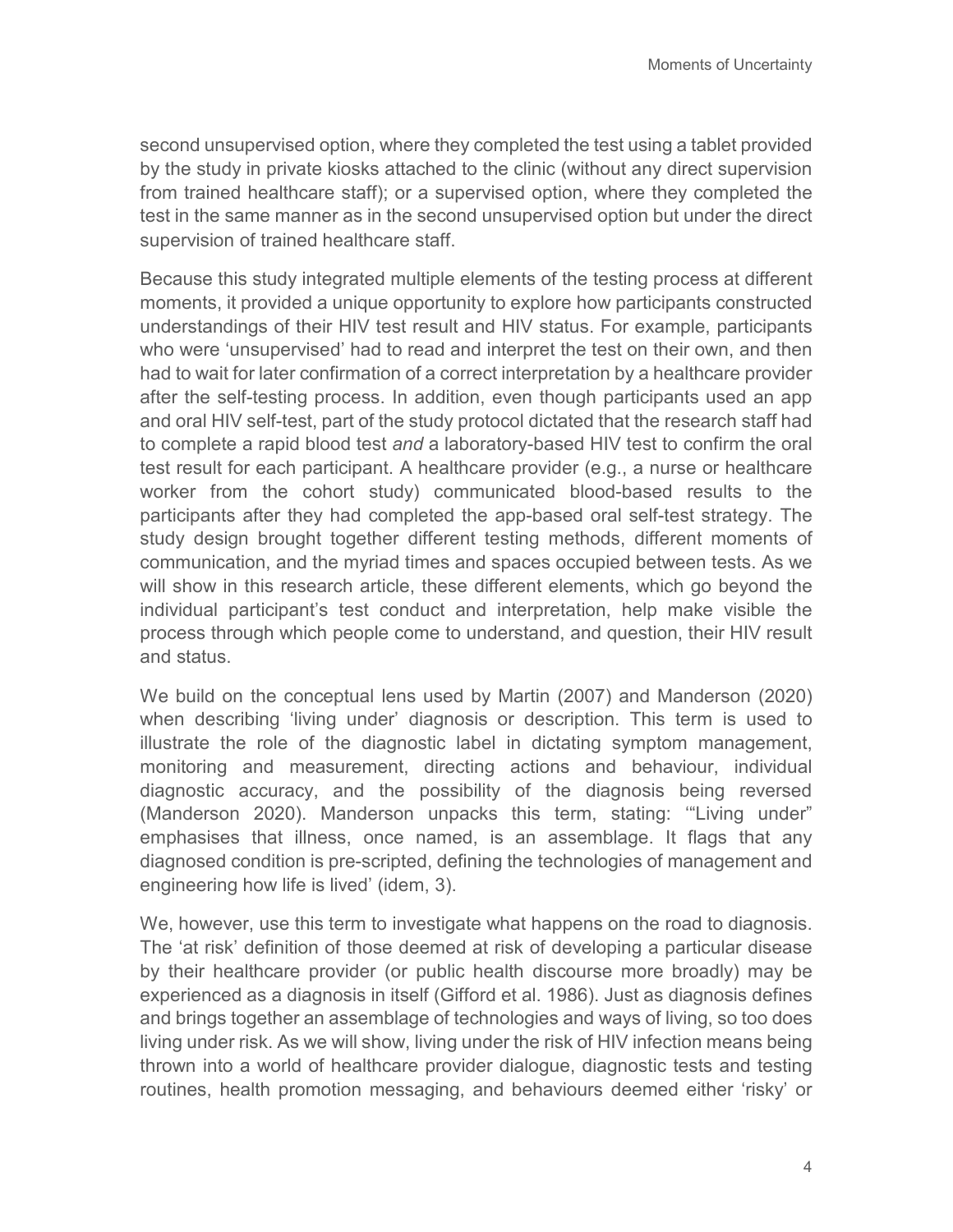'safe'. 'Living under' risk implies only that something *might* happen; diagnosis is only a potential future. The assemblage of technologies, people, and ways of living inscribed by 'living under' HIV risk present moments of uncertainty; these signs and signals could indicate HIV positivity or negativity, but they are not yet brought to order through a diagnosis.

This article examines how the HIVSmart! app and an oral HIV self-test are used in three different township communities around Cape Town. The townships are a mix of informal and formal settlements, established during apartheid, and are characterised by high levels of unemployment, poverty, and poor living conditions, all of which contribute to high HIV prevalence and HIV risk within the community. For those living in informal urban settlements in particular, there is an increased risk of contracting HIV (Gibbs et al. 2020). For many people in these township communities, HIV and HIV risk are a part of daily life. Even when going to the clinic for something other than an HIV test, HIV risk is often made visible through routine medical practice. One research nurse who worked on the study highlighted the chronic nature of HIV testing in the area of Cape Town, stating that anyone who comes for family planning or tuberculosis screening is tested and that 'everybody gets tested all the time'. This even caused problems for the quantitative study because, firstly, the recruitment criteria mandated that a person could not have been tested in the three months prior to enrolment in the study and, secondly, the participant had to be undiagnosed at the study's baseline. This often led to potential participants being turned away. This is not to say that all groups tested this frequently; many of the initiatives that promoted HIV testing, such as family planning, were targeted towards women. Certain groups, such as men, seemed to test less frequently in general.

HIV testing usually includes pre- and post-test counselling, meaning that public health messaging around HIV risk behaviours and routine testing are commonplace in these Cape Town communities. The risk of HIV produces a community that is medically socialised (Pols 2014), meaning that medical knowledge and practice form part of people's experiences and inform the ways in which they engage in and relate to HIV testing.

Here, we aim to explore how the introduction of a new HIVST strategy comes to work alongside these existing HIV testing technologies and routines. Introducing an HIV testing strategy that includes a new kind of diagnostic test (an oral test) in addition to a new method of supporting the tester through the testing process (an app) changes the interactions that occur within the testing encounter. Examples of HIV testing in Uganda and South Africa show how healthcare providers mediate knowledge of HIV status between a testing device and a patient and provide clarification regarding results or repeat testing so as to alleviate uncertainty for the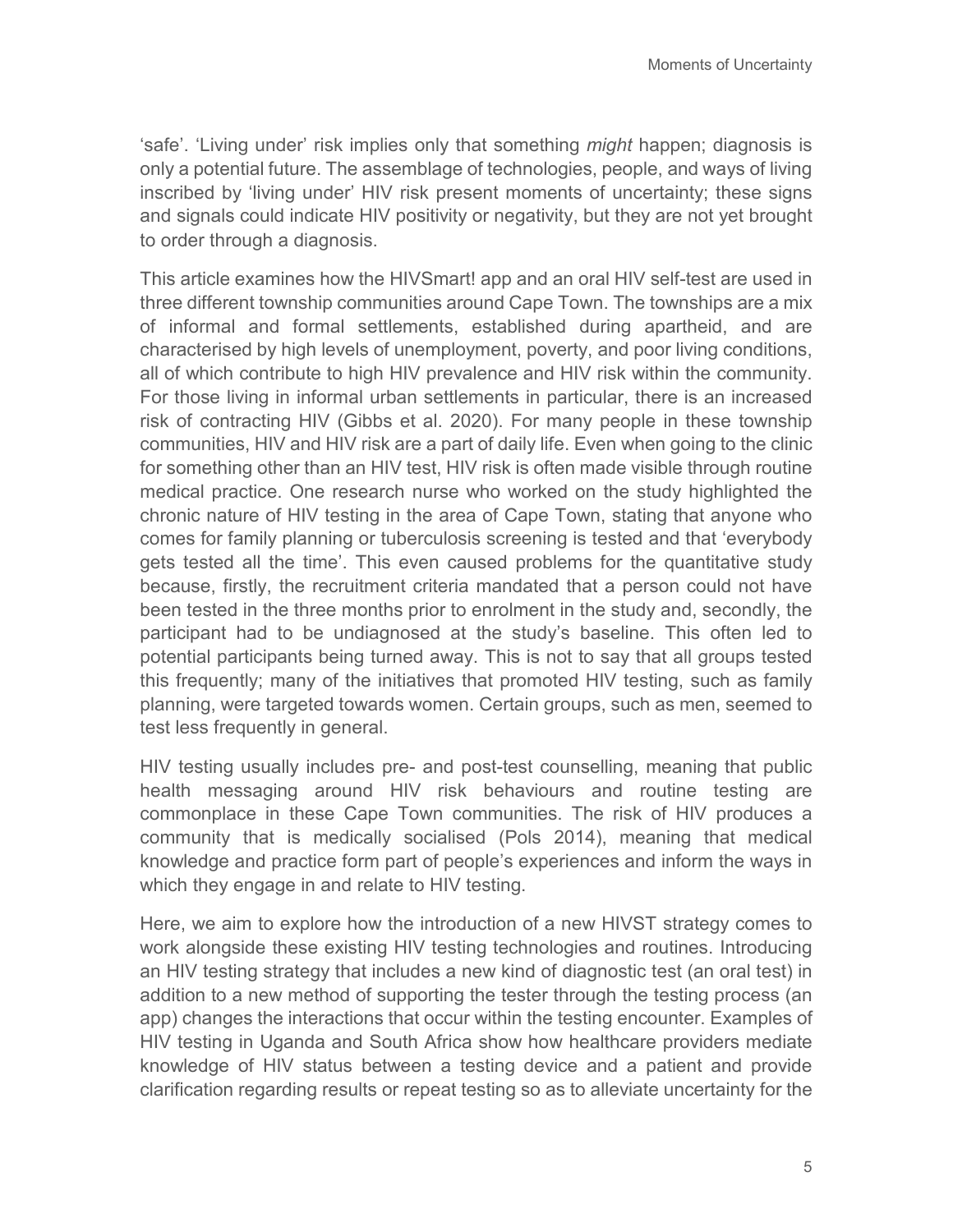patient (Engel et al. 2017; Whyte, Whyte, and Kyaddondo 2018). As Whyte describes in the Ugandan context, the counselling aspect of this encounter involves talking about a person's social life and 'risky' behaviours, and this dialogue plays an important role in helping a person relate to their HIV test result (Whyte, Whyte, and Kyaddondo 2018): 'Likewise the simple digital answer from the lab must be synthesized with information about partners, condoms, pregnancy, future tests, and (if the answer is yes) programs of treatment and support. This synthesis begins in the dialogue that occurs in the course of the consultation' (idem, 104). This statement suggests that an HIV test result and its meaning can be constituted through interactions between different actors in practices of testing and patient–practitioner dialogue. But, in the case of the app and self-test being used independently of a human healthcare provider, how might this dialogue and meaning-making process occur?

Medical anthropology and sociology literature illustrates how point-of-care tests (POCTs) take on different meanings in particular contexts. The introduction of rapid diagnostic tests (RDTs) for malaria in small drug shops in Uganda helped legitimise drug sellers in the community, as the tests imbued the drug sellers who performed the tests with meanings of skill and trustworthiness that are generally associated with trained health workers (Hutchinson et al. 2015). Similarly, the use of a C-reactive protein POCT in Thailand helped to legitimise healthcare providers' decisions around whether or not to provide antibiotic treatment (Haenssgen et al. 2018). For patients, this POCT took on meanings of good care in a setting where decisions around the provision of antibiotic treatments can be difficult to negotiate (Haenssgen et al. 2018). As such, POCTs and the results they provide do not come about in isolation, but in relation to existing medical practices, notions of good care, and notions of disease—both of patients and providers. Again, this highlights the need to go beyond proper test conduct and interpretation and to explore and understand how a new mode of testing, such as an oral self-test used in conjunction with an app, takes on meaning within the context of Cape Town. Furthermore, it is prudent to examine how a new testing method might also contribute to or alleviate uncertainty in the practice of HIV testing.

Our analytical approach regards the knowledge of study participants (or patients/testers) as practical knowledge on the same level as clinical knowledge (Pols 2014). In this way, we acknowledge the entanglement of patient and medical knowledge in the practice of HIV testing as well as the fact that HIV testing is a practical endeavour through which patients aim to find out their HIV status not with the goal of accumulating knowledge, but so that action might be taken in order to achieve an acceptable or healthy life (Pols 2014). Ethnographic methods are suitable for this analytical approach, as they focus on the practice through which patients create knowledge and the techniques they use to make sense of and act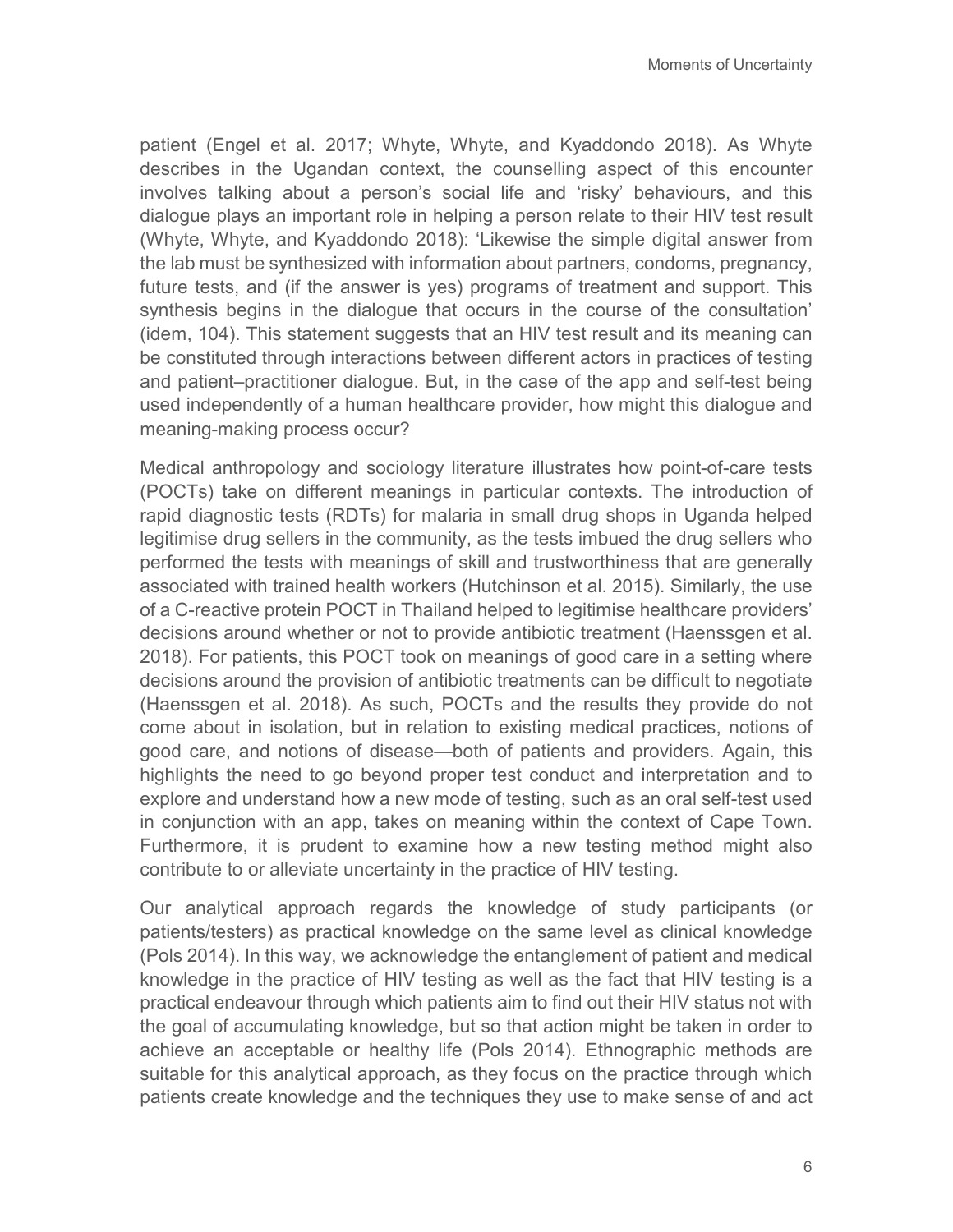on this knowledge. These methods therefore help us to disentangle the tasks of doing the self-test and reading the result from the ways in which this practice takes on meaning for the tester as either a positive, negative, or uncertain HIV result and/or status. Below, we explore the techniques used by testers for knowing (and/or not knowing) about their HIV results and HIV statuses in the practice of self-testing.

#### **Always that little doubt…**

During her time in Cape Town, Ricky Janssen (RJ) interviewed one of the study's research nurses, who worked across multiple clinic sites. She conducted the interview in the research office at the University of Cape Town, several kilometres from the community clinic sites where the study was being carried out. The research office had a laboratory and several offices; it was an organised and relatively calm place. This was in stark contrast to the loud, crowded, fast-paced clinic environments where the study was taking place. There, nurses and healthcare workers regularly carried out the careful, sometimes messy, business of taking blood and conducting HIV tests. The nurse illustrated the uncertainty people experienced around their HIV status prior to testing while also relating to her own uncertainty as a healthcare provider:

Because I think anybody, anybody, goes through a moment's anxiety of testing. It doesn't matter how much protection you've used, it doesn't matter how good you've been. There's always that little doubt in your head. 'Cause it could have been something small you've done. I mean, for me, […] I take blood all the time. It could be the slightest mistake. And sometimes, I mean the other day, I took blood and it felt like a drop went on my—you know those big pipettes? And I imagined something splattered on my lip or something. And I was freaked out, I was freaked out by that. But anything can happen, you don't know, so I think there's always that doubt before you test yourself and the possibility it might be.

The nurse gave this statement to explain why she would recommend the HIVSmart! app along with the self-test. She then highlighted the idea of being more 'liberal' about testing and to 'just keep testing and testing', because you just don't ever know. Even when you are 'good' and follow all the rules, you can never be sure. People deal with uncertainty about potential illness in different ways: one person might ignore or deny risk related to a particular illness, while another might take decisive action to monitor or mitigate risk (Gifford et al. 1986). HIV self-testing (HIVST) is perceived as an opportunity for more frequent testing for those experiencing anxiety or doubt around their HIV status—it provides an opportunity to take action (Witzel et al. 2017). People bring their uncertainties around their HIV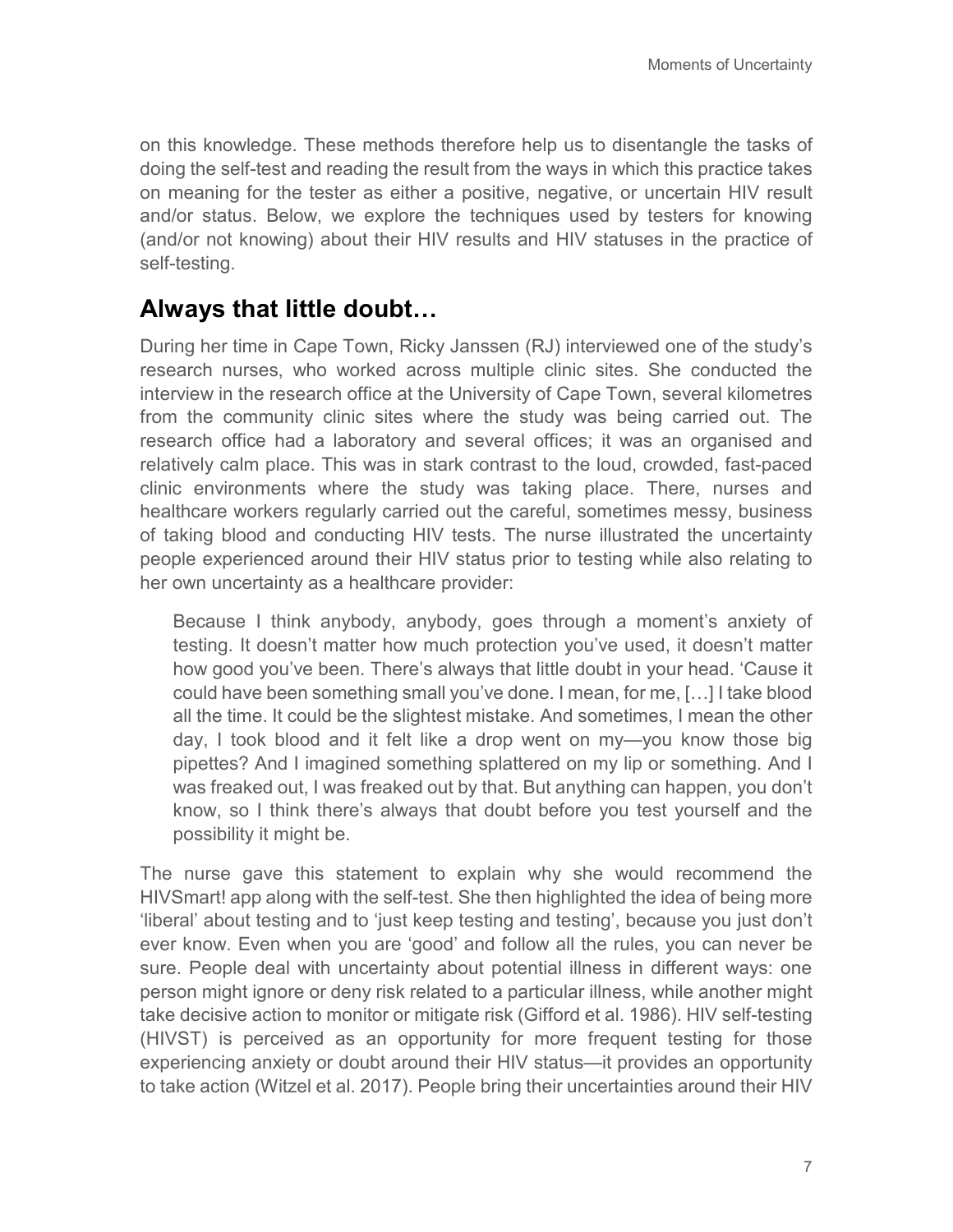status (that one event of exposure to HIV in an occupational setting, the odd onenight stand, perhaps) into the testing process; indeed, these uncertainties are sometimes what encourages or motivates someone to test in the first place. Below, we explore the different aspects of the testing process as it played out in the study assessing this app-based self-testing strategy. We look at how study participants dealt with elements of uncertainty while completing the test, both in relation to existing testing practices and to ideas of risk and time. We then consider how these elements contributed to participants' knowledge of their HIV result.

#### **Doing the test: Conduct and interpretation**

The HIVSmart! strategy aims to, among other things, provide support for the conducting and interpretation of the oral HIV self-test. The oral self-test requires that participants swab the upper and lower portion of their gums, put the swab into a buffer liquid, and then wait approximately 20 minutes for the result to appear. Prior to conducting the self-test, each study participant was shown a video at the clinic on how to do the oral self-test. This video was also included in the self-testing app. When one participant was asked if he trusted his ability to do the test correctly, he referred to the app and the instructions it provided in the form of a video tutorial:

Interviewer: 'Did you trust that you did it [the test] right?'

Participant: 'Yeah. Because I saw [it] in the instructions.'

Interviewer: 'Ah, okay. The instructions where?'

Participant: 'In the video.'

The video instructions were flexible in that participants were able to pause or replay the video as needed. This helped participants trust in their ability to do the tests on their own. Another participant said, 'Yes, yes, I had my doubts. I watched the video multiple times—I think two or three times—just to make sure that I'm doing everything correctly: align the apparatus correctly, uh, I dip that stick well and everything. So that's why.'

One unsupervised participant stated:

First it [the app] asked me my age and some personal stuff, and then I answered them. And then there was a video I have to see before I like, before I do the test. And then I saw it. And then I replay it again to go step by step through the test […] And then after that there was a, there was something, yes, I wait for 20 minutes for it. And then after that I captured [a picture of the result on my phone] and it showed my [HIV] status, and then I was done.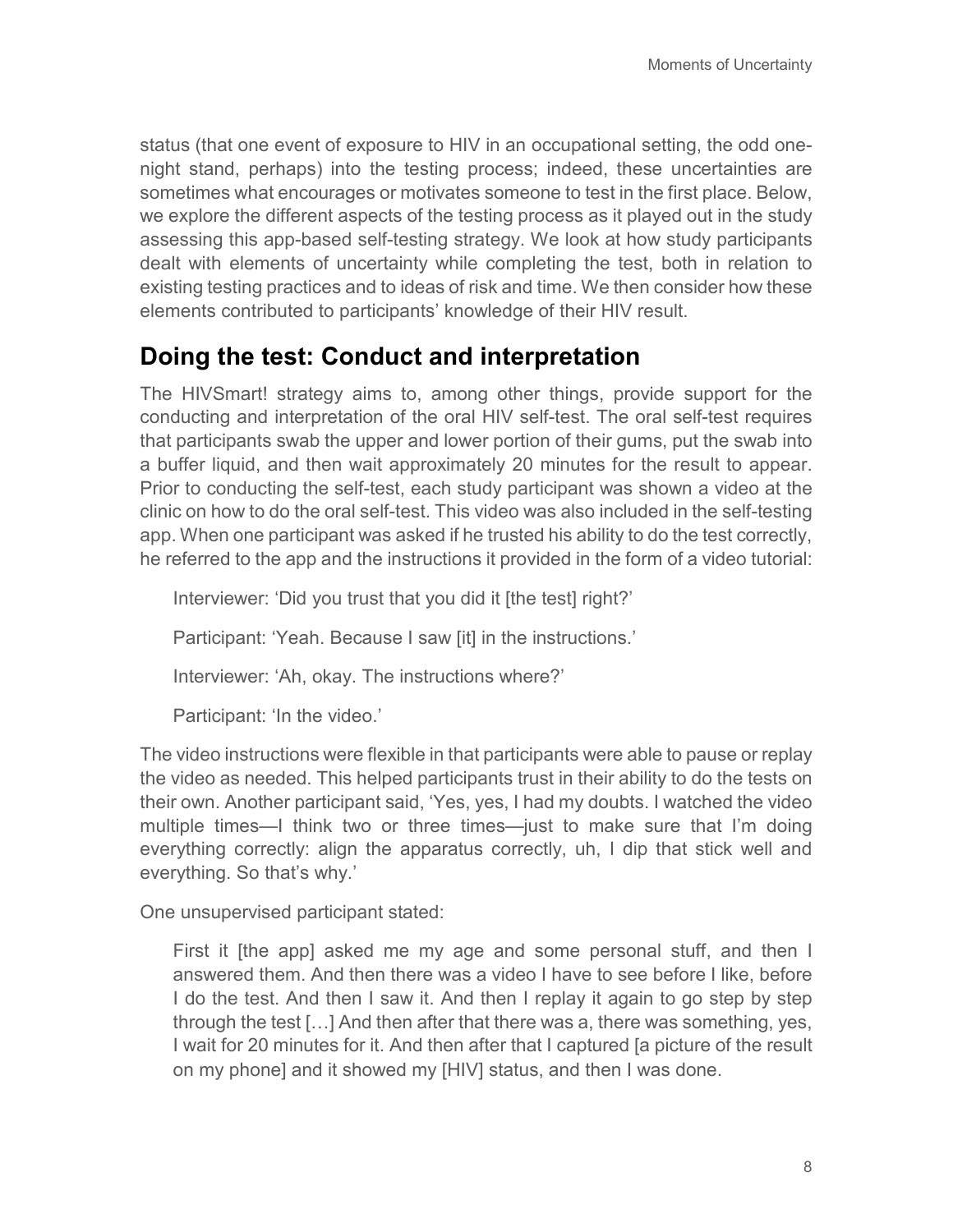Replaying the video was one strategy testers could use to deal with any uncertainties they had regarding test conduct. Indeed, these examples illustrate that the video played a central role for participants facing potential uncertainty and helped to instil a sense of trust in those doing the test. The previously quoted participant went on to state that the app then showed her that her status was HIV negative.

For many study participants, this was not their first time doing an HIV test; still, oral HIV testing was a new experience for many. People cited different reasons for their previous HIV testing, including the need to access general sexually transmitted infection (STI) testing, family planning services, and pregnancy. People seeking other kinds of sexual and reproductive health services in Cape Town (even without specifically coming for an HIV test) are often required to take an HIV test, implying that those seeking these services are at risk of HIV. In South Africa, this assumption can lead to strained relationships between health workers and patients, who may feel forced to test (Martinez Perez et al. 2016). However, many other participants said they had sought out HIV testing because 'they wanted to know their status'. Many participants were familiar with other HIV testing methods, such as a 'finger-prick test' (rapid blood antibody/antigen test). This became apparent when discussing the ways in which people interpreted their oral test results. Some people relied on the app's interpretation, while others remembered how to read the test from previous clinical experiences. Others still asked the nurse and healthcare workers at the clinic or knew how oral tests worked due to past experiences with other self-test devices, such as pregnancy tests. Nonetheless, because the HIV test was new, there was uncertainty regarding whether the results would be displayed in the same way as other tests. In this instance, the app provided reassurance regarding the interpretation of results. One participant said in an interview:

Because it was a new test, a new way of testing, I didn't know if that's how the results will be showing [...] Maybe negative will show two signs, maybe, um, it's not conclusive [and] will show two lines. I didn't know. But from previous experience, I know if it shows two lines then you know it's positive. So when I saw that, and I compared it to […] the results on the app and I looked at both the screen and the test […], then I could compare the negative and the positive [...] to what was happening on the actual test.

When asked what the app told them, the participant added, 'The app told me if it's two lines it's positive and the actual test told two lines and then I knew it was positive.'

Another important aspect of the new test strategy was the change in participant proximity to the test and its interpretation. Many people said they preferred being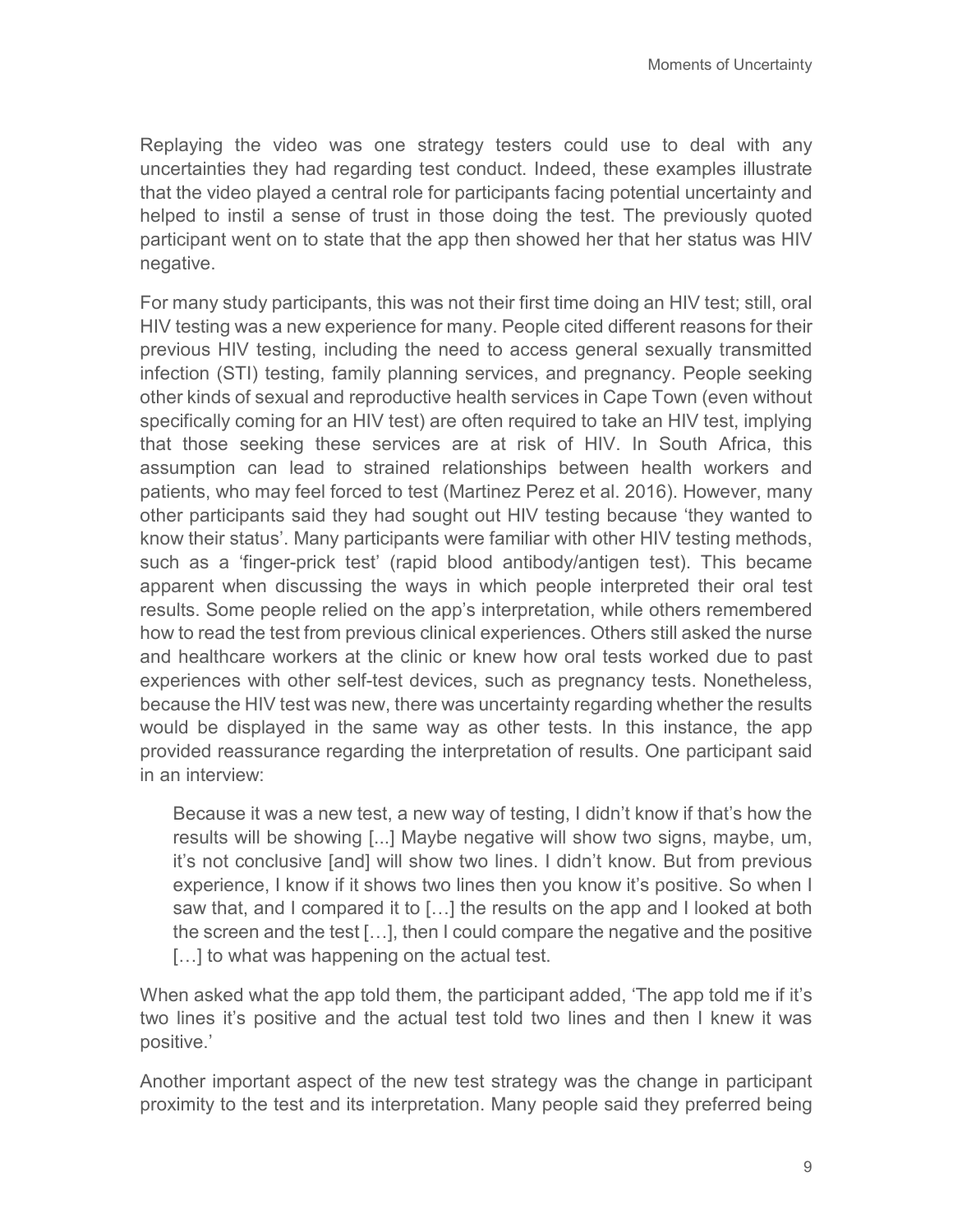able to read the test and result themselves. When asked about why they liked doing the test themselves, one participant said it alleviated fear around whether the results actually belonged to them and expressed his concerns around test ownership: 'Maybe they [i.e., clinical staff] swapped the results of someone else with mine.'

In the South African environment, where some people are distrustful of healthcare professionals (Martinez Perez et al. 2016), people appreciate the ability to see their test and result in front of them. The self-testing strategy, facilitated by the app, deals with uncertainty in this instance by instilling a sense of trust that the results are authentic and correct, and by giving people a sense of ownership over the testing process. Healthcare providers in South Africa have been shown to use a similar strategy during regular point-of-care testing (POCT) for HIV: they ask patients to read the test results themselves directly from the test strip so as to create a sense of ownership or acceptance of the result (Engel et al. 2017).

However, the process of conducting the test and reading the result was not always straightforward for participants. One participant spoke to me about her experience of testing HIV positive when using the self-test strategy at the clinic. When I asked her how she knew how to read the test results, she said the nurse had helped her. When asked if the app had assisted her in reading the result, she stated yes. However, when asked to elaborate on what the app did to assist her, the participant could not recall and added that she was under so much stress at the time that she did not clearly remember what had happened. The stressful nature of the test process can contribute to a person's uncertainty around conduct and interpretation, especially in a high-burden setting like South Africa, where the chances are high that an accurate self-test could be a true positive.

One of the nurses also mentioned the impact of stress during the self-testing process when describing a situation with a participant. The nurse described a scenario in which a young female participant had finished watching the video instructions on the app and had then frozen; the video had finished but the participant was still sitting there, waiting. The nurse emphasised that she had followed study protocol prior to the testing by showing the participant the video and explaining that it would replay on the app when she went through the testing process on her own. Another healthcare worker suggested that, despite having the knowledge to complete the testing process, related stress may have led the participant to freeze.

Maybe it was stress or not focusing [...] Sometimes I can talk to you but [Participant 5 says, 'But you're not listening.'] I'm not listening [...] I say okay, I'm okay ... When it comes, I have to do it now on my own, I don't know what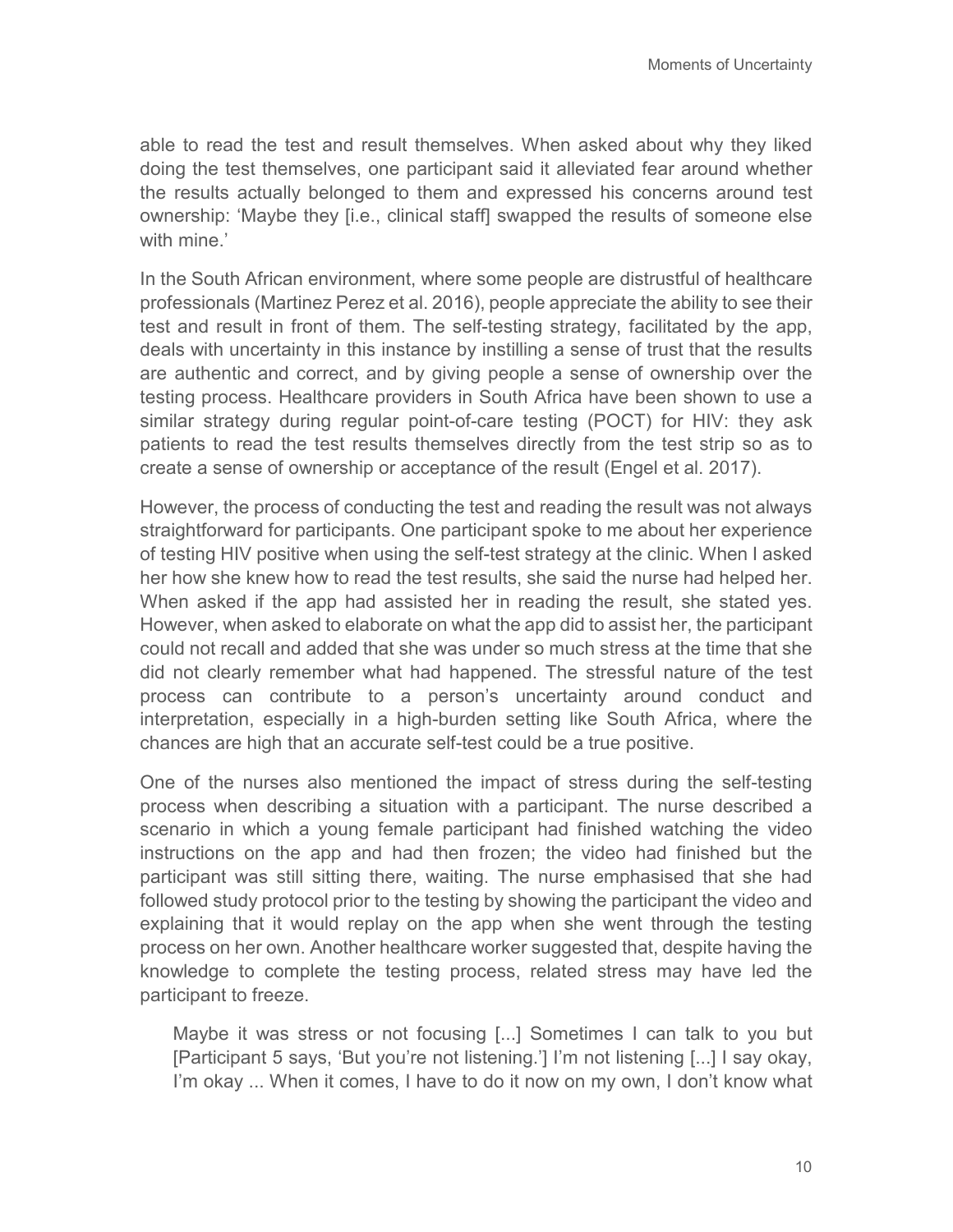to do because I was just like okay, okay, and not focusing, thinking something else. So I think because it was a young person ...

Another participant added, 'Maybe she knew she was at risk of [HIV].'

The healthcare worker continued: 'So maybe now she was thinking far, not here. So, I think it was that, not because they don't know, because the young ones they always on that. And […] she did it anyway. So I think that it was just stress or not focusing, feeling something else.'

The nurse had to provide some extra encouragement and double-check that this participant knew what to do. They waited a few extra minutes and, eventually, the participant completed the test on her own. Distress and anxiety can occur during HIVST and is associated with conduct errors during the testing process (Devillé and Tempelman 2019). In their study, Devillé and Templeman (2019) assessed HIVST in rural South Africa without a supporting digital strategy. However, it is still important to note that, even after stating that stress and anxiety during the testing process can lead to conduct errors and suggesting that comfort and the presence/absence of healthcare workers might ease this stress, one of the final suggestions in their article is: 'Self-testing remains prone to procedural errors and difficulties requiring a robust test. Self-test instructions and procedures require simple steps, easy devices and simple and clear pictural instructions to be tested in various target populations' (Devillé and Tempelman 2019, 11).

The story told by the healthcare workers and patients in our study contrasts with the conclusion presented in the article excerpt above. The authors still suggest that issues of test conduct and interpretation centre around ensuring participants have the knowledge to complete the self-test through the provision of clear, easyto-understand instructions. By suggesting this, the authors allow the emotionally loaded or stressful experience of HIV testing to fade into the background. In our examples, the study participants, healthcare workers, and nurse do not suggest lack of knowledge or understanding as the problem, but rather highlight the impact of stress or lack of focus during the testing process. This difference also highlights the continued role of the nurse/healthcare worker in facilitating the self-test process. In addition to the fact that some participants used the app and self-test in kiosks at the clinics, the study protocol in Cape Town included the provision of contact information and enabled direct access to study staff, who were all trained healthcare professionals. Since participants could do the self-test and the app at home, the study protocol dictated that participants needed to return to the clinic (often the following day) to show the nurse or healthcare worker the result of the oral test. The nurse or healthcare worker would then check the oral test result against the rapid finger-prick test administered when the participant enrolled in the study.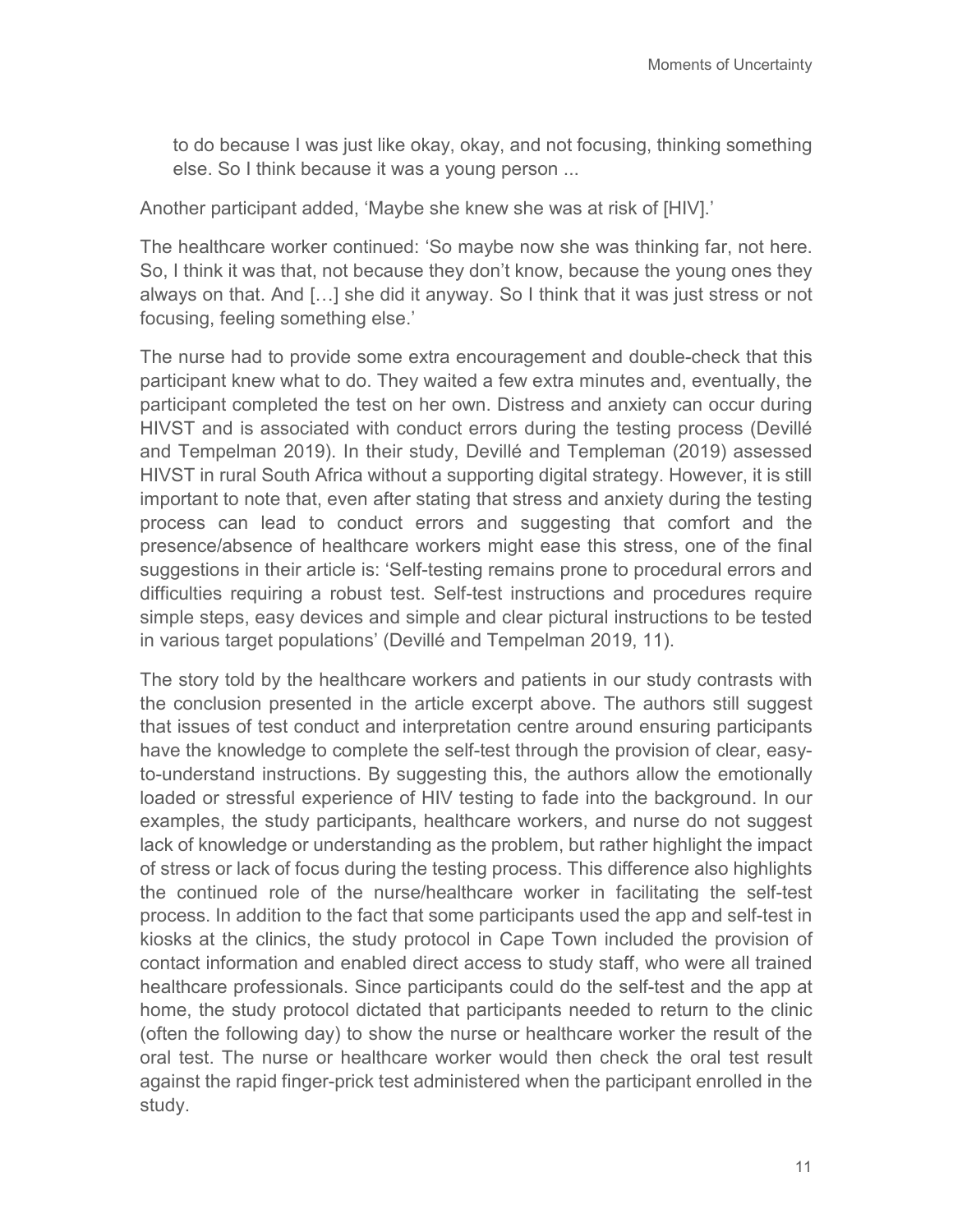In this section, we explored the ways in which our participants dealt with moments of uncertainty during processes of test conduct and interpretation, as well as the roles played by the app, the oral self-test, and the study/healthcare staff and test setting. Yet, as we will show in the following sections, living under risk of HIV means that people have previous experiences and understandings of what HIV testing and prevention entail. The novelty of the self-test method, participants' ideas concerning 'risky' behaviours, the timing of testing, and the development of symptoms also play a role in understanding test results.

#### **Blood and saliva: Validating the test method**

The oral test used in this study was an in vitro immunoassay test designed to detect HIV antibodies in saliva. The oral HIV test is a relatively novel way of testing for HIV (approved in South Africa in 2016) and most participants in the study were instead accustomed to blood-based test methods. For some participants, the use of a different fluid in the test process lead to uncertainty regarding the validity of the oral test. One participant said:

I think we are all used to testing HIV through the finger prick and the blood. So how will you—and then the information that you can't have HIV in your mouth and all—so how does it work? How does it show in your mouth that you have that or not? So it was kind of a shock.

Later in the interview, she added, 'Because I didn't know, I didn't know. The thing is that, pricking here and the saliva there, like, how can it be the same? Because there is blood and this is water.'

These examples illustrate that, because the use of saliva in the test contradicts what people know about HIV transmission, uncertainty can arise. The novelty of the test led to uncertainty regarding the results provided by the test, even if the person was confident they had performed the test correctly. Consider this extract from an interview transcript:

Interviewer: 'What if you had done the self-test on its own, without the blood test?

Participant: 'I would not have believed it.'

Interviewer: 'No? Why not?'

Participant: 'I would say, it's new, which [it] is, so I wouldn't have believed it.'

Interviewer: 'Did you trust your ability to do the test? You know you had to do it by yourself. What did you think about that? Did you trust that you could do it?'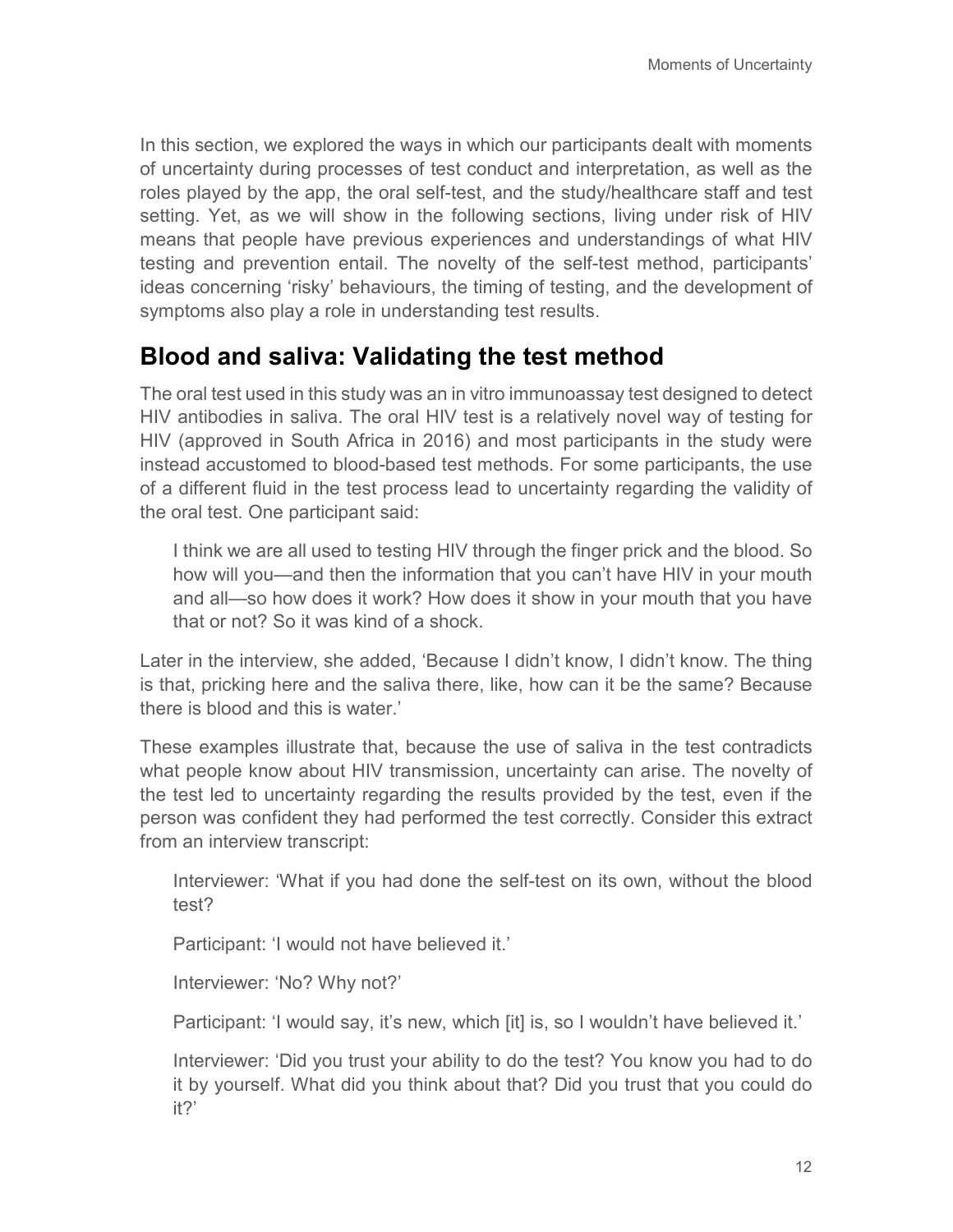Participant: 'Yes.'

Here we see that belief in one's ability to correctly complete and interpret the test does not mean the person actually trusts that the testing method gives a valid result. Other participants echoed concerns about the test, explaining that they had requested confirmation of their results in the form of blood tests and from the nurse. One participant said*,* 'When the finger-prick one came, of which it tells the very same thing that the oral one was saying, then I was like oh okay, this oral [test] is working.'

The study protocol dictated that participants would need to have three tests done in order to confirm their HIV result: the oral HIV self-test (HIVST), a rapid blood finger-prick test, and a laboratory blood test. Several participants only trusted the oral test result after receiving a matching result from the rapid blood test. The rapid blood test is a routine HIV test in the Cape Town clinics where we conducted the study, and the rapid blood test's agreement with the oral test imbues confidence in the oral test method.

Sometimes, there was even doubt among those who tested routinely in the blood test method. One participant doubted her past negative HIV results because her partner was HIV positive. She mentioned that she wanted to try the app-based oral test strategy because she wondered if it would give her a different result. This example illustrates that people also have doubts about existing test methods. This participant was able to compare the results between both test results and, in this instance, both results came out positive. The participant said that if the two tests had provided different results, she would have gone for another opinion. The novelty of the oral test in this example reinforces the participant's confidence in the blood test and vice versa—it is not just the blood test confirming the oral test. The above example also shows that how a person understands their personal risk influences their confidence in their test result. In the following section, we explore how understandings of risky behaviour, testing guidelines, symptoms, and time relate to how a person understands their HIVST result.

## **The chronicity of HIV testing**

Timing plays a dominant role in determining the ways in which healthcare guidelines and protocols outline (proper) patient interaction with HIV services. For example, timing in HIV treatment adherence acts as a 'disciplining' tool: good patients plan their daily routines to ensure they take medication on time and in a way that aligns with local, national, and global HIV treatment protocols (Benton, Sangaramoorthy, and Kalofonos 2017). The worsening of a patient's health, then, can be explained away by that patient's inability to abide by this 'adherence time' (ibid.). In the communities explored in our study, we saw that HIV testing is a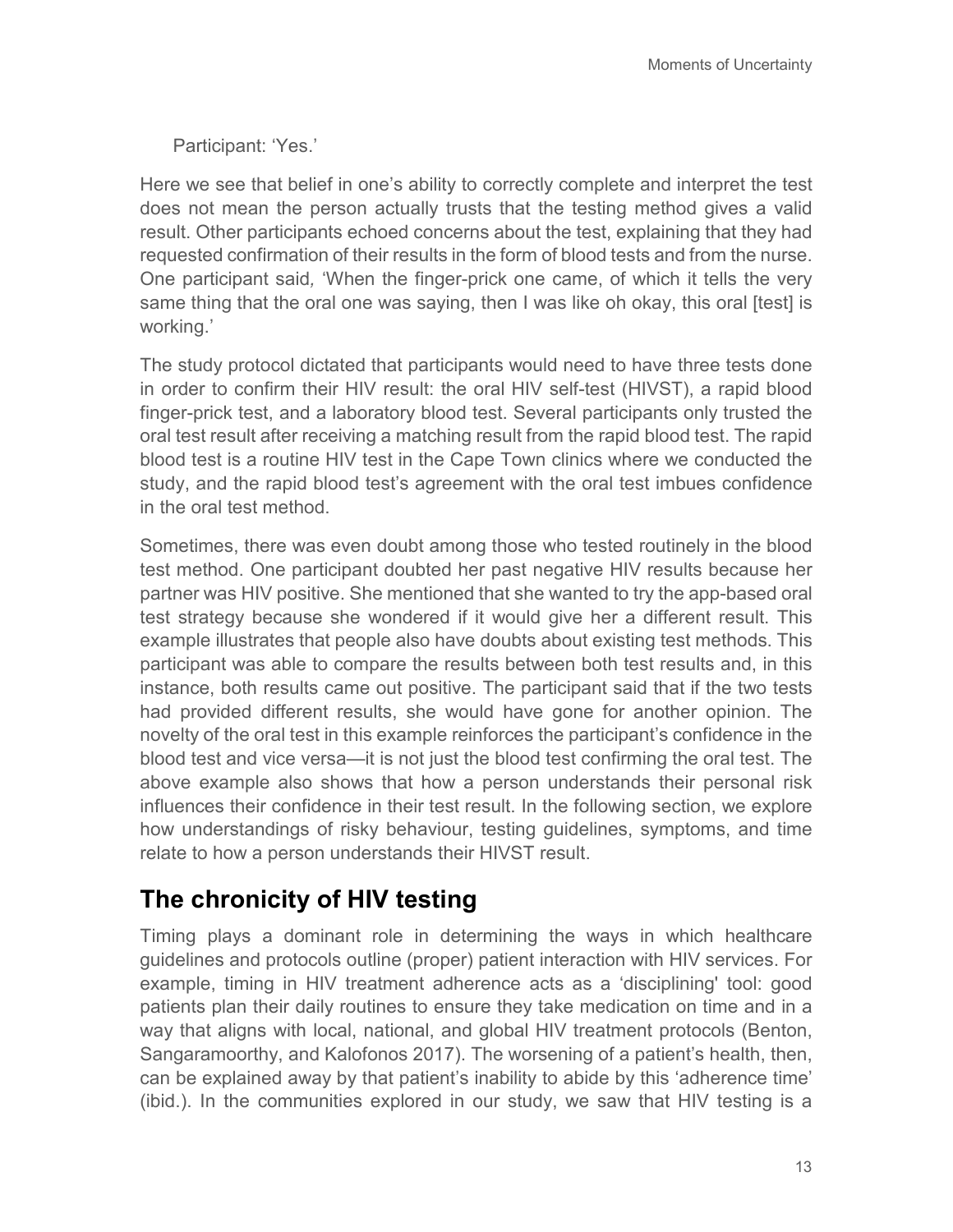regular occurrence. For those living under the risk of HIV, the frequency of their testing is shaped by things such as access to certain healthcare services (e.g., family-planning or STI screening), public health messaging around how frequently people should test (see below points on the 'window period'), and the meaning of symptoms and risk behaviours. We now explore how time plays a role in the ways in which people understand their oral HIV self-test results, the level of confidence they have in their results, and the ways in which their confidence shapes their testing routines.

The app provided participants with a lot of information about HIV, asked participants questions about their HIV risk, and provided them with a risk score. This encouraged moments of internal dialogue among participants, allowing them to reflect on their behaviour and HIV result. This process is similar to dialogue that would occur as part of conventional HIV testing, where a nurse or healthcare worker might talk to a patient about how they can manage their risk or take better care of themselves. Dialogue around risk and behaviour is a crucial aspect of the testing process, especially when it comes to encouraging participants to relate to their test results. For example, one participant in our study related his trust in the oral test result to his last result and condom use with his partner:

Yeah, I trusted the result, because the last time I did the test I was negative. I continued using a condom with my partner, so I didn't think I could be positive anyway because I'm safe and I'm not doing anything different after, I didn't do anything different with my partner after that test.

In this case, the negative result aligned with the person's risk knowledge and use of condoms, as well as his previous negative result, contributing to his trust in the result. In contrast, there were instances where participants' knowledge of risk behaviours contributed to uncertainty and distrust in their test result. One participant, speaking to us using a translator, illustrated this:

She [the participant] said she doesn't trust the results because when she sleeps with her boyfriend or with a guy she doesn't use a condom […] So she feels that at a later stage or maybe in a week or two weeks' time or whenever, the results might come back differently*.*

Here we see that sometimes participants' knowledge of risk and disease transmission contribute to uncertainty. The participant's doubt regarding the test result in relation to her risky behaviour acts as an indication that further action, such as repeat testing, might be necessary. Participants frequently spoke about how often they should test due to 'window periods'—this term typically refers to the period between HIV exposure and HIV infection becoming detectable due to the development of antibodies (transmission during this period is still possible). The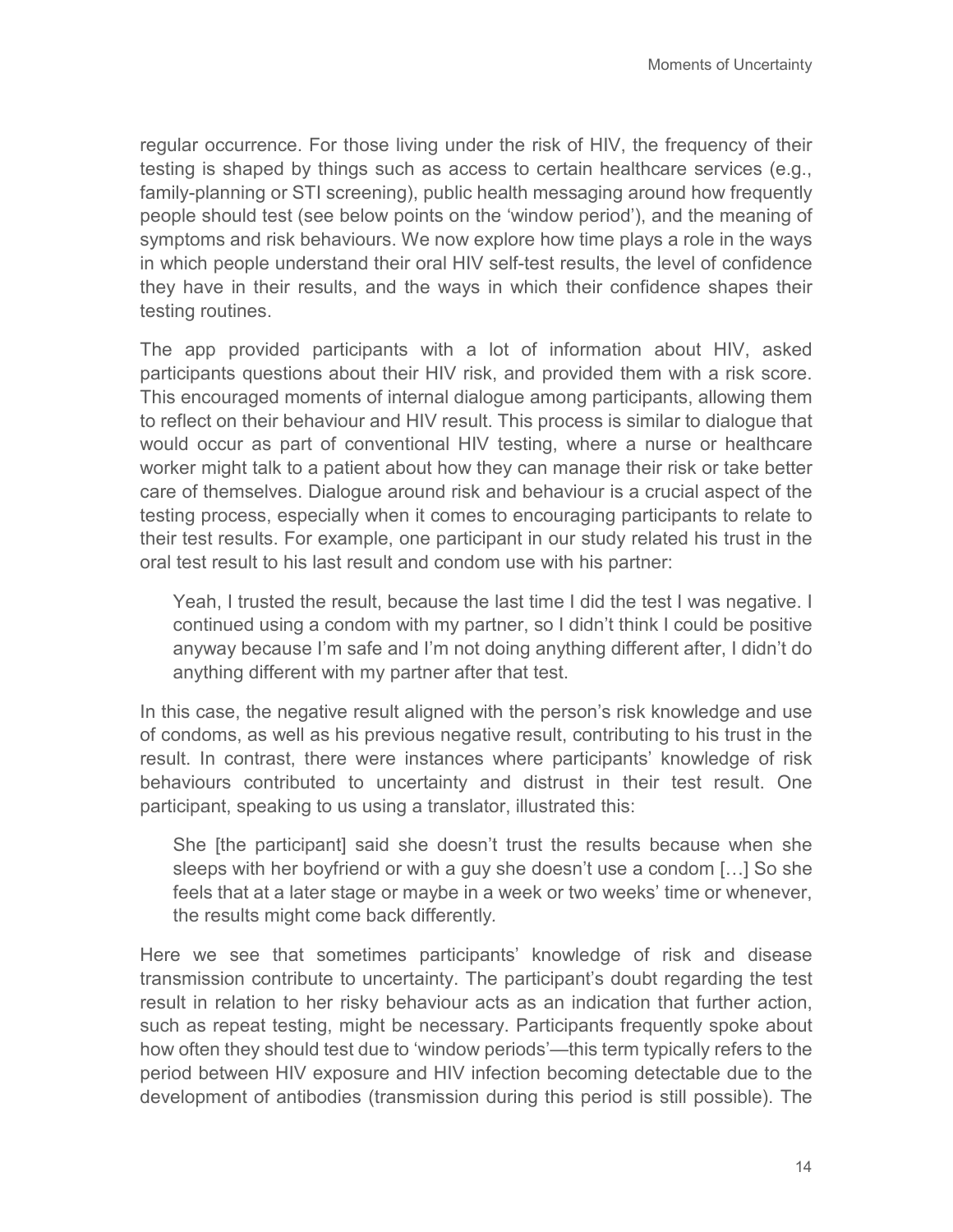length of a given window period depends on the type, and thus sensitivity, of test used, with rapid HIV antibody tests such as the OraQuick oral test having longer window periods than antigen tests. RNA tests are more accurate in terms of detecting HIV during the period following HIV infection, but these tests require access to a lab, where both antigen and RNA can be tested. In order to deal with the issue of window periods, healthcare staff, including the clinic staff in Cape Town and those working on the app study, regularly advised patients to come back for a test after three months if they had taken part in high-risk behaviours less than three months prior to receiving the current test result. One participant told us:

Yes. They said you must come there again and you will do the test again. Because if you slept with your boyfriend now the results will come negative of which you didn't use a condom. And then, if you can come back then maybe three weeks or four weeks, then you come and test again, or at six weeks, the results will come. And said if he was positive, then you'll be positive. Yes.

One unsupervised at-home participant illustrated the temporary state of HIV status through the language used to describe their result and the need to test again, saying, 'I feel relief because my results, I see, [are] still negative. Yes. So I must know, after three months I must come to the clinic and check for an HIV test.'

Another unsupervised at-home participant said:

I sort of knew my status and then it [the oral test] was a sort of confirmation. So that's when I was like, yeah, maybe nothing changed. And then I went to the clinic and the nurse told me it was also negative, so I was like yes, yes it's reliable.

This participant's confidence about being HIV negative prior to the test reinforced his confidence of the ability of the test to provide a reliable result. Despite this confidence, this quote still enforces the inherent uncertainty and changeability of his status: 'Maybe nothing has changed.' Health promotion services and peers are shown to reinforce the need for reassurance about continued seronegativity in communities considered high risk (Witzel et al. 2017). Similar to the disciplining effect of time (used to categorise 'good' or 'bad' patients based on how well they adhere to HIV treatment) (Benton, Sangaramoorthy, and Kalofonos 2017), here we see that abiding by timeframes set out in HIV testing guidelines instils confidence or uncertainty in one's current HIV status.

Finally, uncertainty regarding HIV status and potential results also related to the physical symptoms and experiences of the test-taker. Although the supervised self-testing participant quoted below did not trust her result until she saw confirmation (in the form of the blood test), she already had her suspicions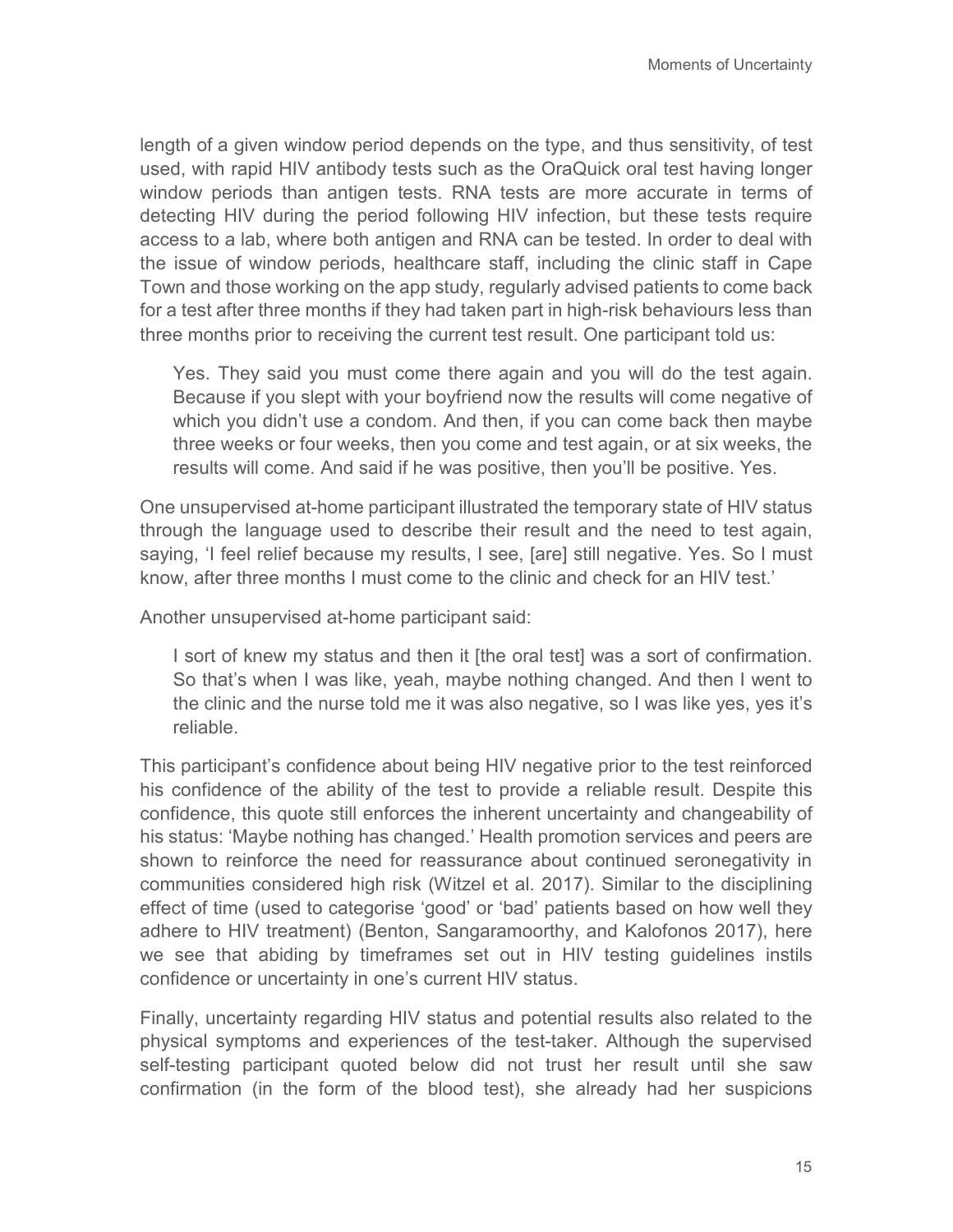regarding her HIV status because of symptoms and the unfaithfulness of her partner.

When I came here to test, I was [...] having funny things that are coming out to me. So when I came to test, I really have a faith that I'm negative. You see? So, when I was doing it though, [I] told [myself] that I was positive. Because the […] symptoms that I was seeing in me, I saw them in other persons. Yes.

She then reaffirmed to the interviewer that she already suspected her HIV status.

These examples illustrate the interaction between the oral test, testing guidelines, people's HIV knowledge, and uncertainty around test results. This interaction and those like it indicate whether a participant's result stabilises and solidifies as a concrete HIV status or whether it remains unstable. If the latter, that person may intend to seek further testing. Participants understood individual risk as emerging from their 'subjective feelings about the meaning of scientific and clinical risk mediated by their social and cultural background, context, and experiences. Lay risk is not objective, cannot be quantified or measured, and is not static. Rather, it must be understood as a dynamic experience of personal uncertainty about one's future' (Gifford et al. 1986, 231).

A test result might appear in an instant, but knowing one's status isn't a moment it's an ongoing process of viewing test results, considering your behaviours and the behaviours of those around you, observing the things your body is doing, keeping track of how long it's been since you last tested, and knowing when you should test again. Even with a positive result comes the next step of confirmatory testing and then pre-treatment counselling.

When Ricky Janssen (RJ) speaks with people who have tested positive, one of the questions she always asks is whether they have started treatment since receiving their result. In the clinic, nurses and participants explained that, before starting treatment, an HIV-positive person should first come for counselling sessions. Not everyone begins this process right away—for example, one participant said she had not started counselling and treatment because she was afraid to disclose her status to her family. However, another participant—an unsupervised self-tester who had recently been diagnosed told RJ that she had come for her first counselling appointment. She appeared to be in denial, as she did not believe her HIV status, but said that perhaps she would believe it when she started treatment. RJ asked her why she had decided to return for further care. She told RJ that it was because she had started losing weight and that people had started noticing. Her impetus for returning was therefore not just the reception of an HIV-positive result, but was rooted in the fact that she could relate her test result to her symptoms, which were now physically noticeable. Again, these processes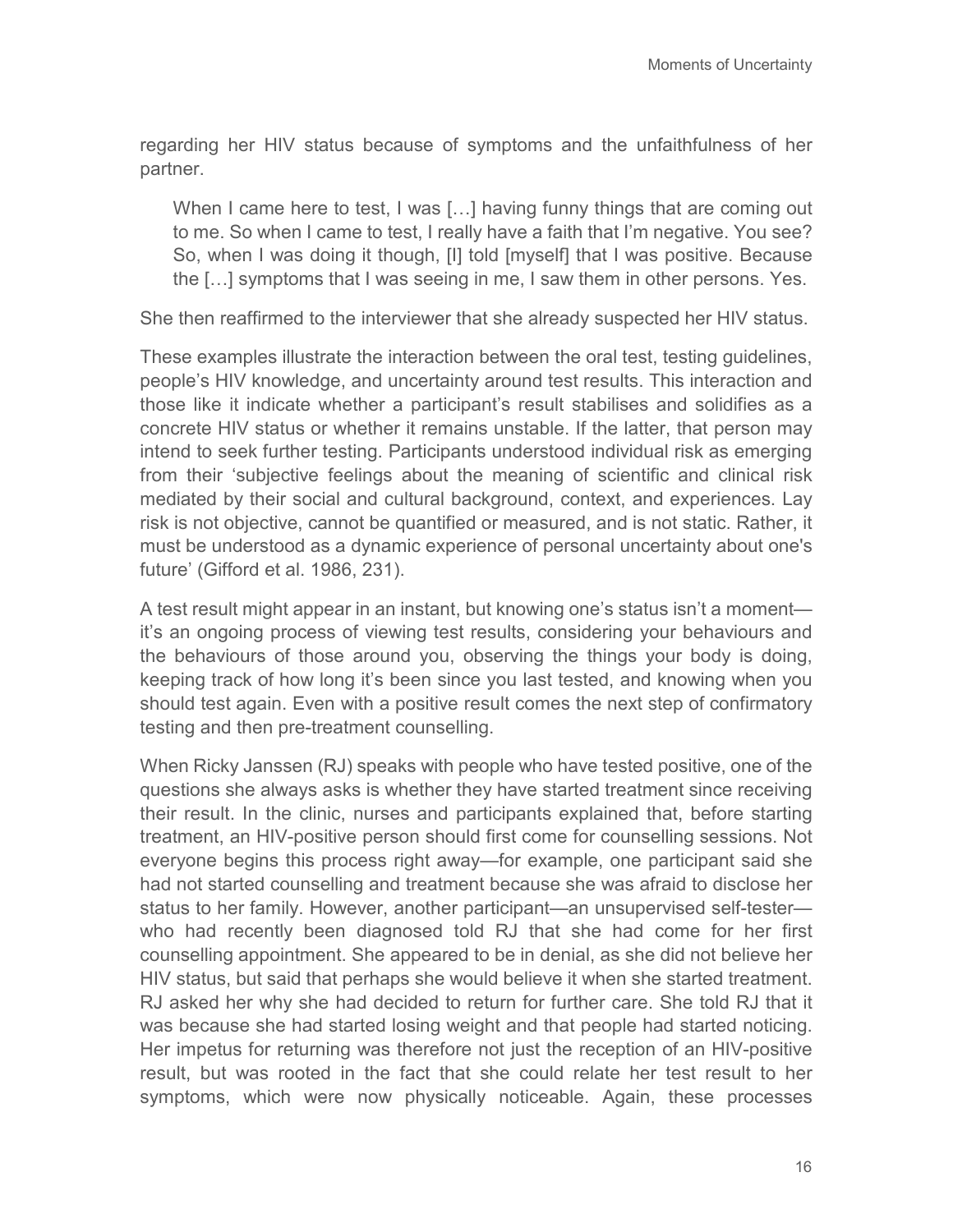underline the ongoing nature of diagnosis and the process of becoming an HIVpositive person, even after linkage to further care and treatment.

#### **Discussion**

Through our results, we show how uncertainty is present in many aspects of the testing process: in wondering about HIV status prior to testing, in working out how to do the test and read the result, and in determining the efficacy of the test and the accuracy of the result it provides. However, we also show how study participants deal with this uncertainty: by considering their risky behaviours, seeking reassurance from the app and clinic staff, and comparing different test methods.

Digital health tools such as apps are changing the relationships and roles of patients and providers in healthcare practices. HIV testing regularly involves a healthcare provider able to construct diagnoses and contextualise the results a device provides through dialogue with patients. Healthcare practitioners often play a role in dealing with the uncertainty of patients during testing in order to move forward with the care process. For example, in cases where patients are uncertain regarding test results, nurses may want to provide additional support or resources (Chiou et al. 2019), and healthcare workers may provide additional or repeated tests (Whyte, Whyte, and Kyaddondo 2018; Engel et al. 2017).

Through our results, we show how the construction of the diagnostic process is redistributed and reconstituted between these human and material actors when a person performs their own test using an oral HIV self-test (HIVST) with the support of a smartphone app. The app does not resolve all uncertainties, but it does play a role in facilitating conduct and interpretation; initiating dialogue around risky behaviours; and encouraging linkage to resources such as clinics, which can help the person/tester address other uncertainties. Interestingly, however, different elements within the study of the app-based strategy (which included multiple HIV testing methods and trained healthcare staff) worked in conjunction with the app to deal with uncertainties surrounding the validity of the oral test and the confirmation of test results. Study participants synthesised different aspects of the study (including varying test methods, multiple test results, guidance from healthcare workers, and the app) along with their own knowledge and experience, to come to conclusions regarding their HIV result. This process indicated either a stable result (an HIV status) or a need for further action, a process very similar to the dialogue and consultation that occurs as part of HIV voluntary counselling and testing (VCT) in Uganda, which involves a trained healthcare professional (Whyte, Whyte, and Kyaddondo 2018). HIV status was not a product of the app or oral self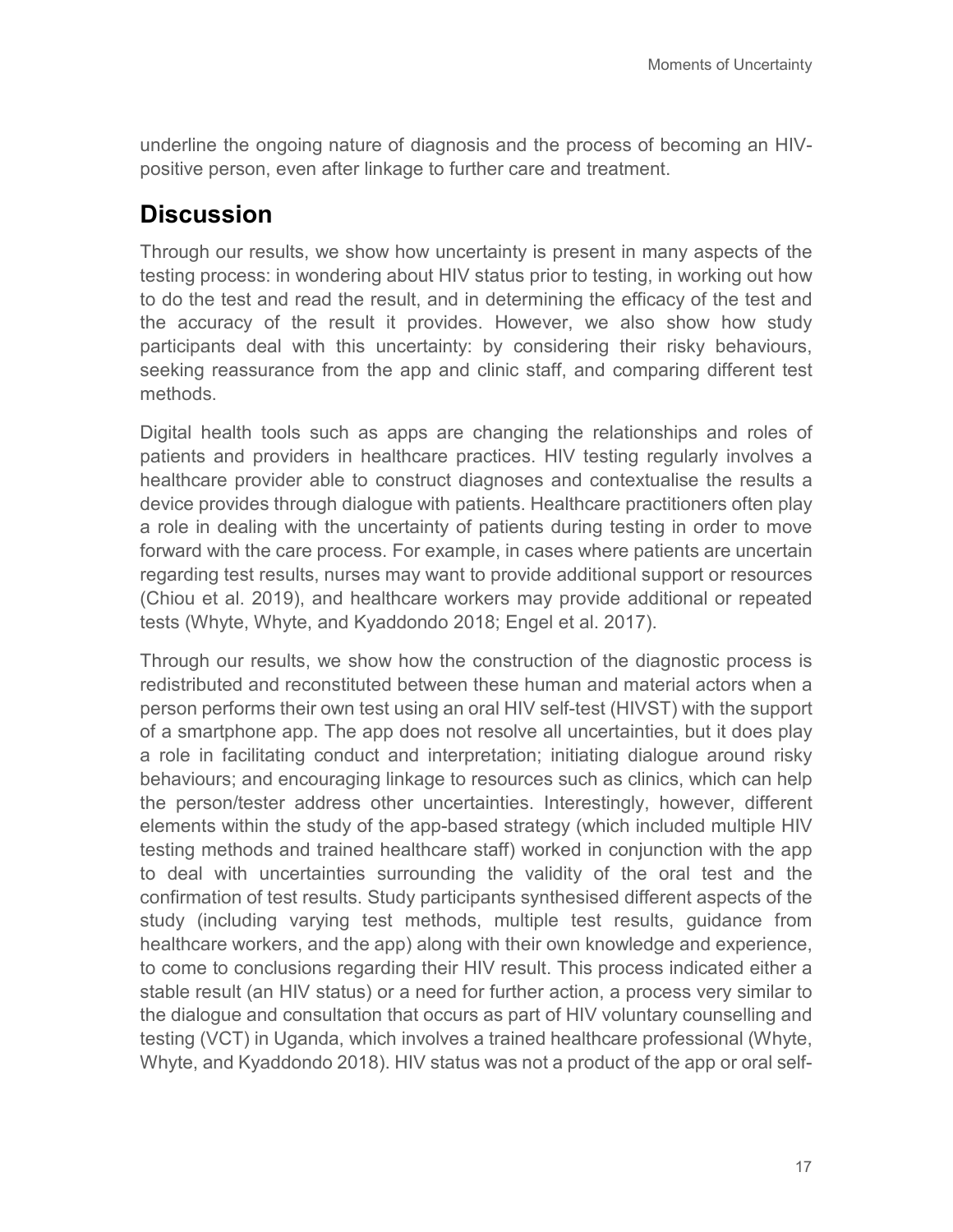test result alone, but emerged through continuing interactions between the participant, multiple testing methods, the app, and healthcare professionals.

Manderson (2020) highlights that illness cannot be divided into discrete blocks such as sickness, diagnosis, treatment, and cure; rather, it is a continuous thing with messy overlaps. She uses the concept of 'living under' diagnosis (Martin 2007) to help illustrate the role of the diagnostic label in dictating symptom management, monitoring and measuring, directing actions and behaviour, individual diagnostic accuracy, and the possibility of the diagnosis being reversed (Manderson 2020). Our article suggests that, in communities where testing for HIV is often a constant (chronic) aspect of daily life, we can use the phrase 'living under' to think about HIV status, conceptualising it as 'living under' your HIV status or risk of HIV. This goes beyond 'living under' diagnosis, as it encompasses both HIVnegative and HIV-positive people: those not diagnosed, yet to be diagnosed, and already diagnosed. The World Health Organisation (WHO) and Unitaid often refer to the importance of knowing one's status in campaigns and reports, as if it could be achieved in a single moment through (access to) testing (STAR Initiative, Unitaid and World Health Organization 2018; WHO 2018). For instance, 'know your status' was the theme of the World AIDS Day in 2018, for which one of the WHO objectives was to 'urge people to know their HIV infection status through testing …' (WHO 2018).

In practice, however, knowing your HIV status requires many things: the monitoring of potential symptoms; the measurement/detection of HIV antibodies or antigens (viral load measures for HIV-positive people); considering and attending to frequency of testing; management of risky behaviours; the cultivation of trust in the accuracy and validity of test methods and results; and the possibility of either confirming a negative status, diagnosing a positive status, or attaining a controlled viral load resulting in undetectable HIV infection. HIV status is constituted through these different elements, and attending to them is an ongoing process. Once someone has a confirmed diagnosis (HIV-positive status), the door may open to a new assemblage of tests, treatments, and practitioners, but these will still be under the umbrella of, and in relation to, HIV status.

Point-of-care tests (POCTs) play a prominent role in constituting HIV status and, following their introduction, new practices and trust relations emerge (Lucivero and Dalibert 2013). Previous research has reported participant concerns around the validity of results from both oral and blood-based HIVSTs (Ritchwood et al. 2019). They reported that this distrust was resolved through actually using the test; they found that participants unanimously trusted their test results after using the HIVST. However, in the study by Ritchwood and colleagues, a nurse was present to confirm the participant's interpretation of the test result and participants were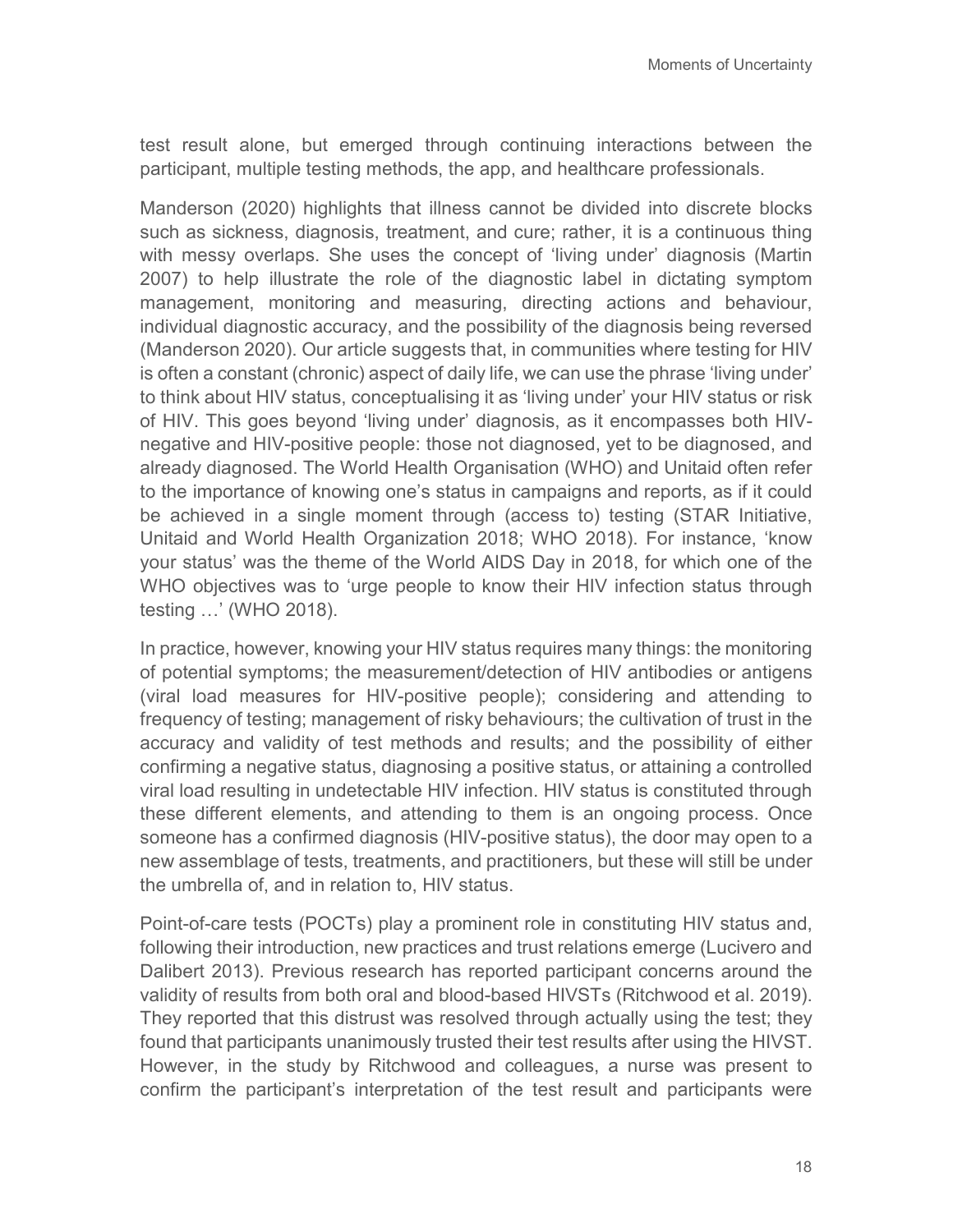referred to a local clinic for confirmatory testing. Our results suggest that, instead of using the HIVST alone, it is confirmation by the nurse and other confirmatory testing methods *in addition to* the self-test that plays a role in constructing participant trust in new methods such as oral HIVST. Using methodologies that more carefully explore how different elements of testing and diagnosis create trust in and legitimise new methods is crucial. As the WHO makes changes to testing standards, aiming to increase the number of confirmatory tests necessary for positive HIV diagnosis in countries with a high proportion of people already tested and treated (WHO 2019), it is important to consider these trust-building processes and the ways in which local relationships with test practices might change. Furthermore, the COVID-19 pandemic highlights the importance of understanding these trust-building processes, in part due to public scrutiny and distrust in the legitimacy of certain test methods, as well as the recent introduction and increasing availability of COVID-19 self-tests. COVID-19 also highlights the increasing role played by digital health in disease surveillance, as well as concerns around privacy and public trust, which these technologies evoke.

## **Conclusion**

Self-testing brings the promise of more flexible, accessible, and widespread HIV testing to help more people 'know their status'. Yet, as we see in the communities in which the HIVSmart! study took place, HIV status is constituted through existing testing technologies, healthcare providers, health messaging, risk behaviours, and timings pre-scribed by what it means to 'live under' risk of HIV infection. Therefore, as we have revealed in our research article, the new HIVSmart! strategy needs to work as part of and in relation to this existing assemblage, at certain moments providing reassurance or clarity around HIV test results and HIV status while in other moments contributing to further uncertainty. This uncertainty is not necessarily a bad thing, as it can prompt persons/testers to turn to other parts of the assemblage for support or clarification.

Research into the feasibility and acceptability of HIV self-tests (HIVSTs) as screening/diagnostic tools often puts emphasis on people properly using and interpreting HIVSTs. However, by focusing on methods that ensure good conduct and interpretation as key aspects of effective HIV self-testing implementation, the other ways in which uncertainties emerge or recede following the introduction of new diagnostic and digital health technologies become less visible. Furthermore, focusing primarily on the oral self-test alone (i.e., without considering the role of other actors built into a study protocol and HIV testing experience) obscures the ways in which people use their own experiences, existing technologies, and the expertise of healthcare workers to validate new (potentially untrustworthy) technologies in practice.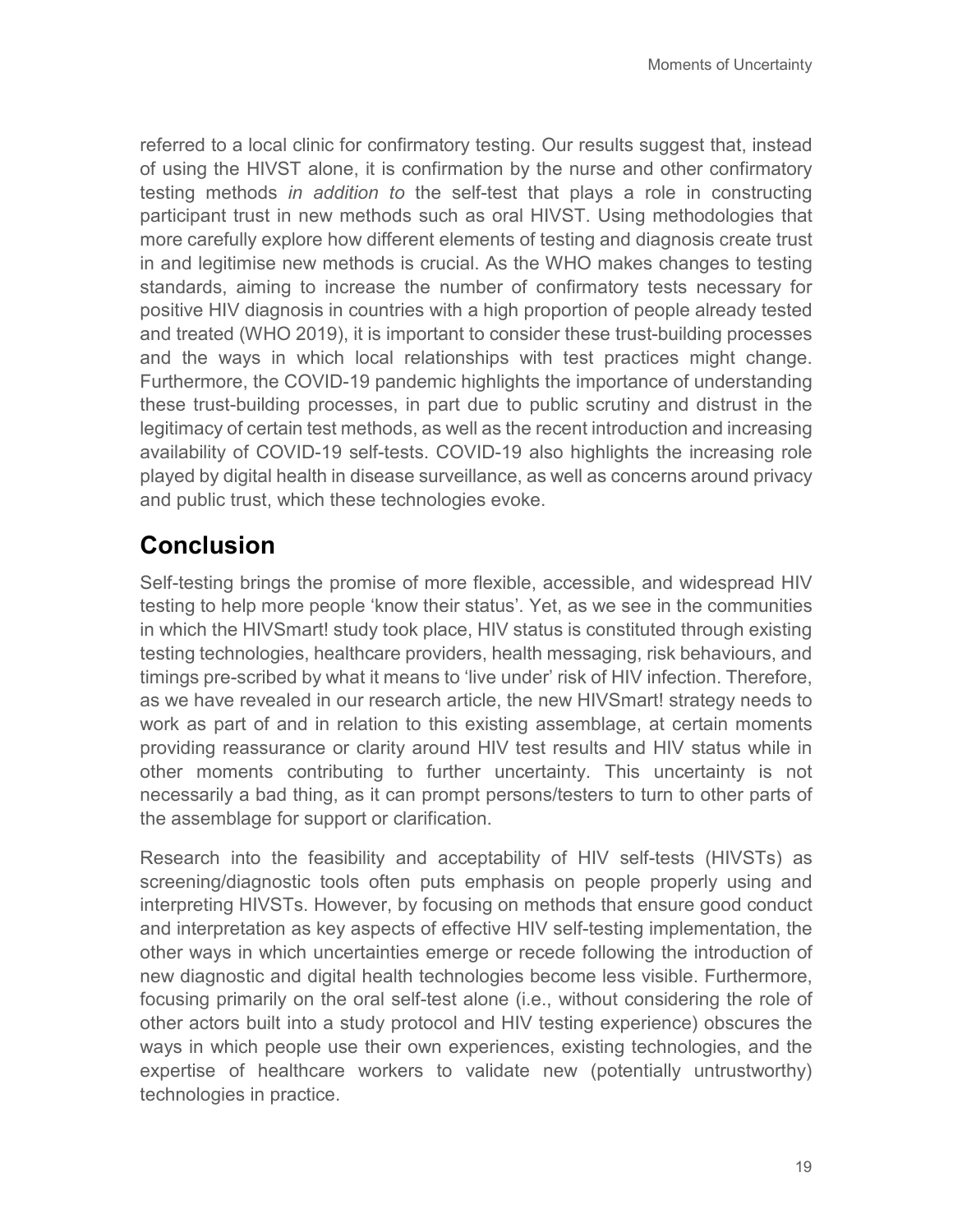The app-based oral self-testing strategy we have explored in this article means to address user uncertainties around interpretation and test conduct in addition to other aspects of HIV care, such as linkage to care and counselling. Our study illustrates that digital strategies such as HIVSmart! can play a key role in alleviating some of the uncertainties associated with HIVST. However, we suggest that any attempt to implement HIVST, even with supporting digital strategies, should also consider the knowledge and experience of the people testing in a given context, as well as the ways in which their testing experiences are shaped by 'living under' their unknown HIV status and the risk of HIV. We show that the effective implementation of digital strategies for HIVST, as well as HIVST in general, require the consideration of multiple aspects in the testing process, including local understandings of HIV risk, access to healthcare staff, and the meaning of certain test methods within a particular context.

# Acknowledgements

We sincerely thank the staff and participants at each of the study sites for their time and for sharing their experiences. We also thank our reviewers and editors, whose feedback and suggestions were so helpful in producing this piece. The South Africa project was funded by a Transition to Scale grant from Grand Challenges Canada, #0732-05 (awarded to Dr Pant Pai); the Department of Science & Technology, South Africa (awarded to Dr Dheda and Dr Pant Pai); the South African Medical Research Council SHIP (awarded to Dr Dheda and Dr Pant Pai); the RI-MUHC; and the MUHC Foundation. The test kits were purchased and donated by OraSure Technologies (PA, USA). Dr Pant Pai also acknowledges the support of the Fonds de recherche du Québec—Santé Research Scholar Award (Senior) and CIHR operating grants (HHP 137872 and PJT 153149).

# About the authors

*Ricky Janssen* is a PhD candidate in the Department of Health, Ethics and Society at Maastricht University. Her work focuses on the implementation of digital health innovations and new point-of-care diagnostics for HIV and tuberculosis. She seeks to understand how these technologies come to work in practice with(in) varying material, political, and social worlds across different settings.

*Anja Krumeich* is the co-director of the Global Health program at Maastricht University in the Netherlands. She is a full professor of translational ethnography in global health and education, a chair position embedded within the Department of Health Ethics and Society and the School for Health Professions Education. As chair of the Platform for Internationalization of Education at the Faculty of Health, Medicine and Life Sciences, she contributes to the creation of the faculty's policy and strategies regarding coloniality, diversity, and inclusivity. She has published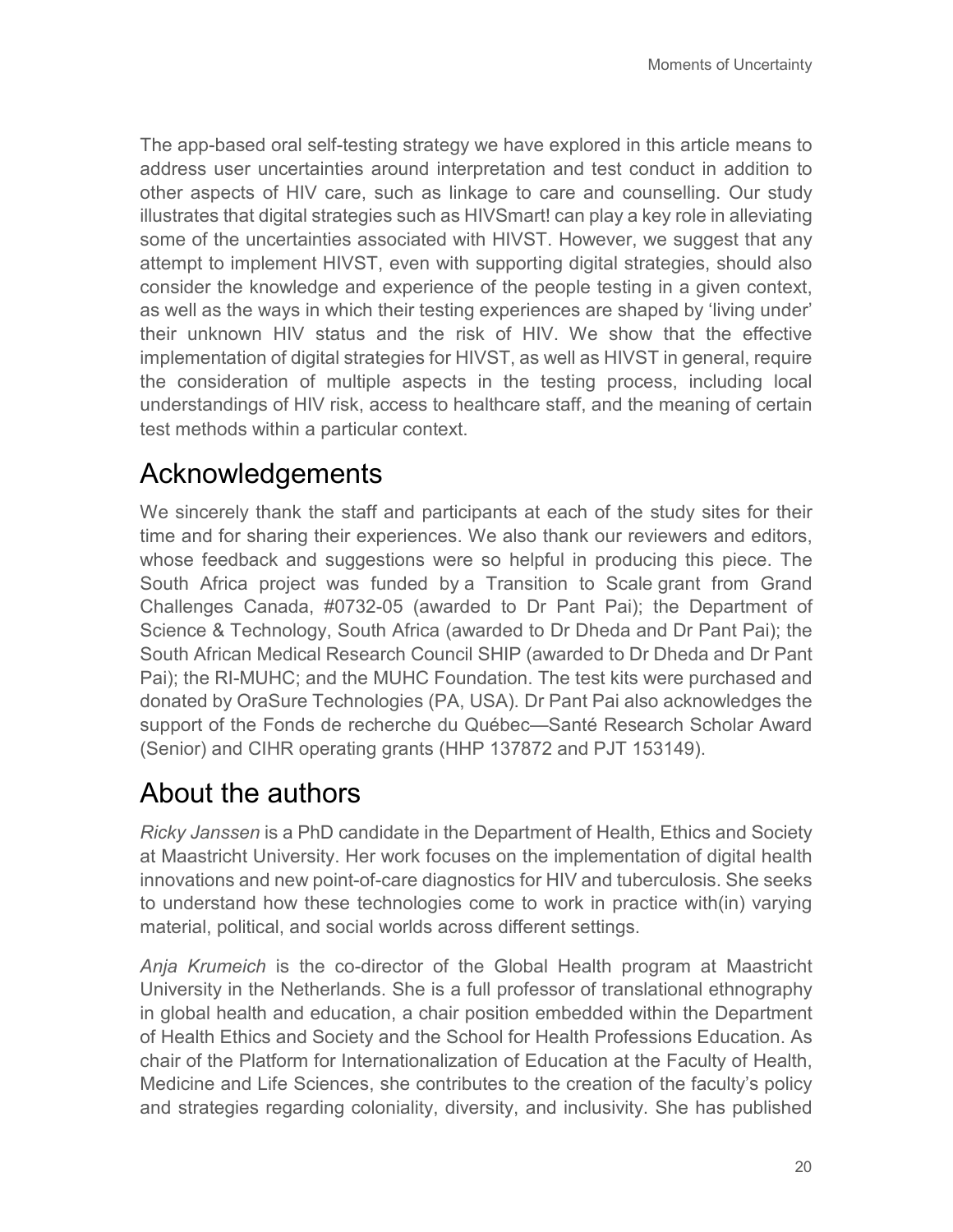numerous works within the field of critical global health and ethnography and leads a diverse group of international PhD candidates in exploring research questions in this field.

*Aliasgar Esmail* is a pulmonologist, specialist physician, and the head of the Clinical Trials Unit at the University of Cape Town Lung Institute. He has a special interest in the field of tuberculosis (TB) diagnostics and therapeutics, including the management of multidrug-resistant (MDR) TB. He has also been involved in research in various aspects of pulmonary medicine, including chronic obstructive pulmonary disease, pneumonia, asthma, and COVID-19, and has authored two book chapters on the management of drug-resistant TB.

*Keertan Dheda* is professor of respiratory medicine, director of the Lung Infection and Immunity Unit, and head of the Division of Pulmonology, Department of Medicine, at the University of Cape Town. His main research interests include multi-drug resistant pulmonary infections including tuberculosis (TB), the development and validation of field-friendly diagnostics, the immunopathogenesis of TB and other human pulmonary infections, and airways disease applications. He is also involved in several capacity-building-related global health programmes.

*Réjean Thomas* is a family physician at l'Actuel, a centre of sexual health, which he created in 1984 and has chaired since. He is a medical advisor at the Hospital Center of University of Montréal and a member of the McGill AIDS Center. Founder of Médecins du Monde Canada, he has contributed to the development of humanistic medicine in Canada and abroad. His interest in education, disease prevention, the quality of life of his patients, the fight against discrimination and prejudice, the commitment to social vulnerability, and advocacy have earned Dr Thomas an international reputation.

*Nitika Pant Pai* is a tenured associate professor in the Department of Medicine at McGill University. Her global implementation research programme is focused on point-of-care diagnostics for HIV and other sexually transmitted blood-borne infections and, more broadly, innovation in and the implementation and impact of digital health strategies. She develops and incorporates digital innovations, implementation science, Bayesian diagnostics, artificial intelligence, and machine learning to generate innovative digital diagnostic solutions to plug health service delivery gaps in diagnostics. Her research studies have been successfully evaluated in Canada, India, and South Africa, and serve to inform domestic and global policy on point-of-care diagnostics. The HIVSmart! app is owned by Dr Pant Pai and McGill University (copyright # 1105598) and Grand Challenges Canada.

*Nora Engel* is an associate professor in global health at the Department of Health, Ethics & Society at Maastricht University. She is a social scientist with an interest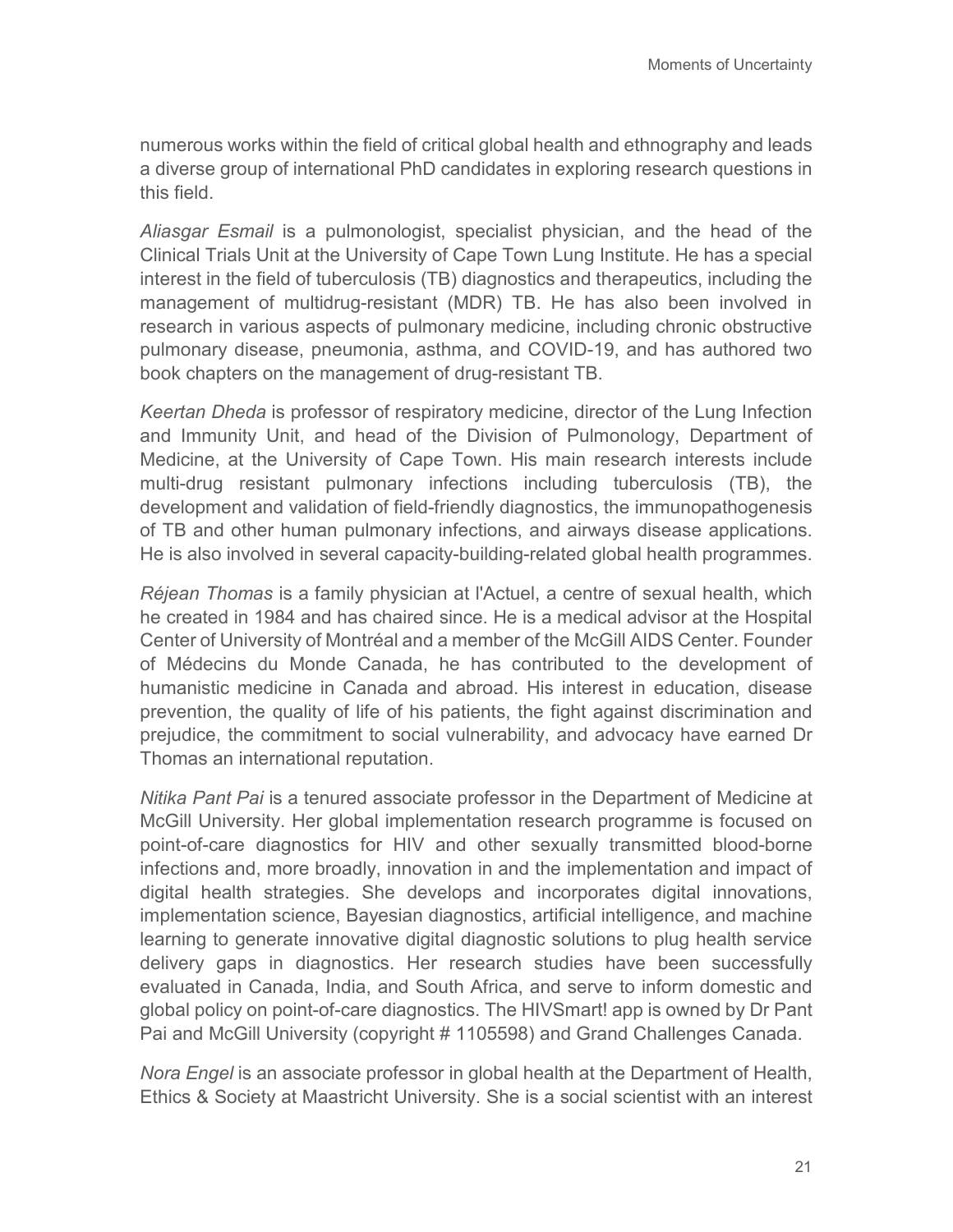in how new technologies and interventions for global health challenges are being envisioned, developed, implemented, and evaluated. She uses science and technology studies to make sense of these innovation dynamics theoretically. Nora has done extensive qualitative fieldwork in India and South Africa as well as in the global health policy arena, and her work has focused on, among other things, innovation in tuberculosis (TB) control and policy, the challenges facing point-ofcare testing, the evaluation of mobile health solutions, and innovation processes of point-of-care diagnostics for TB and HIV.

### References

- Benton, Adia, Thurka Sangaramoorthy, and Ippolytos Kalofonos. 2017. 'Temporality and Positive Living in the Age of HIV/AIDS–A Multi-Sited Ethnography'. *Current Anthropology* 58 (4): 454–76. [https://doi.org/10.1086/692825.](https://doi.org/10.1086/692825)
- Chiou, Piao-Yi, Chih-Yin Chien, Amanda Lee, Hayter Mark, and Nai-Ying Ko. 2019. 'Experiential Learning of HIV Self-Test among Student Nurses: A Qualitative Study'. *Nurse Education Today* 79: 111–16. [https://doi.org/10.1016/j.nedt.2018.11.012.](https://doi.org/10.1016/j.nedt.2018.11.012)
- Devillé, Walter, and Hugo Tempelman. 2019. 'Feasibility and Robustness of an Oral HIV Self-Test in a Rural Community in South-Africa: An Observational Diagnostic Study'. *PloS One* 14 (4): 1–13. [https://doi.org/10.1371/journal.pone.0215353.](https://doi.org/10.1371/journal.pone.0215353)
- Engel, Nora, Malika Davids, Nadine Blankvoort, Keertan Dheda, Nitika Pant Pai, and Madhukar Pai. 2017. 'Making HIV Testing Work at the Point of Care in South Africa: A Qualitative Study of Diagnostic Practices'. *BMC Health Services Research* 17(1): 1–11[. https://doi.org/10.1186/s12913-017-2353-6.](https://doi.org/10.1186/s12913-017-2353-6)
- Gifford, Sandra M. 1986. 'The Meaning of Lumps: A Case Study of the Ambiguities of Risk'. Janes, Craig R., Ron Stall, and Sandra M. Gifford (eds). *Anthropology and Epidemiology.* Dordrecht: Springer. 213–46. [https://doi.org/10.1007/978-94-009-](https://doi.org/10.1007/978-94-009-3723-9_8) [3723-9\\_8.](https://doi.org/10.1007/978-94-009-3723-9_8)
- Gibbs, Andrew, Tarylee Reddy, Kristin Dunkle, and Rachel Jewkes. 2020. 'HIV-Prevalence in South Africa by Settlement Type: A Repeat Population-Based Cross-Sectional Analysis of Men and Women'. *PLoS One* 15 (3): e0230105. [https://doi.org/10.1371/journal.pone.0230105.](https://doi.org/10.1371/journal.pone.0230105)
- Haenssgen, Marco J., Nutcha Charoenboon, Thomas Althaus, Rachel C. Greer, Daranee Intralawan, and Yoel Lubell. 2018. 'The Social Role of C-Reactive Protein Pointof-Care Testing to Guide Antibiotic Prescription in Northern Thailand'. *Social Science & Medicine* 202: 1–12[. https://doi.org/10.1016/j.socscimed.2018.02.018.](https://doi.org/10.1016/j.socscimed.2018.02.018)
- Hutchinson, Eleanor, Clare Chandler, Siân Clarke, Sham Lal, Pascal Magnussen, Miriam Kayendeke, Christine Nabirye, James Kizito, and Anthony Mbonye. 2015. '"It Puts Life in Us and We Feel Big": Shifts in the Local Health Care System during the Introduction of Rapid Diagnostic Tests for Malaria into Drug Shops in Uganda'.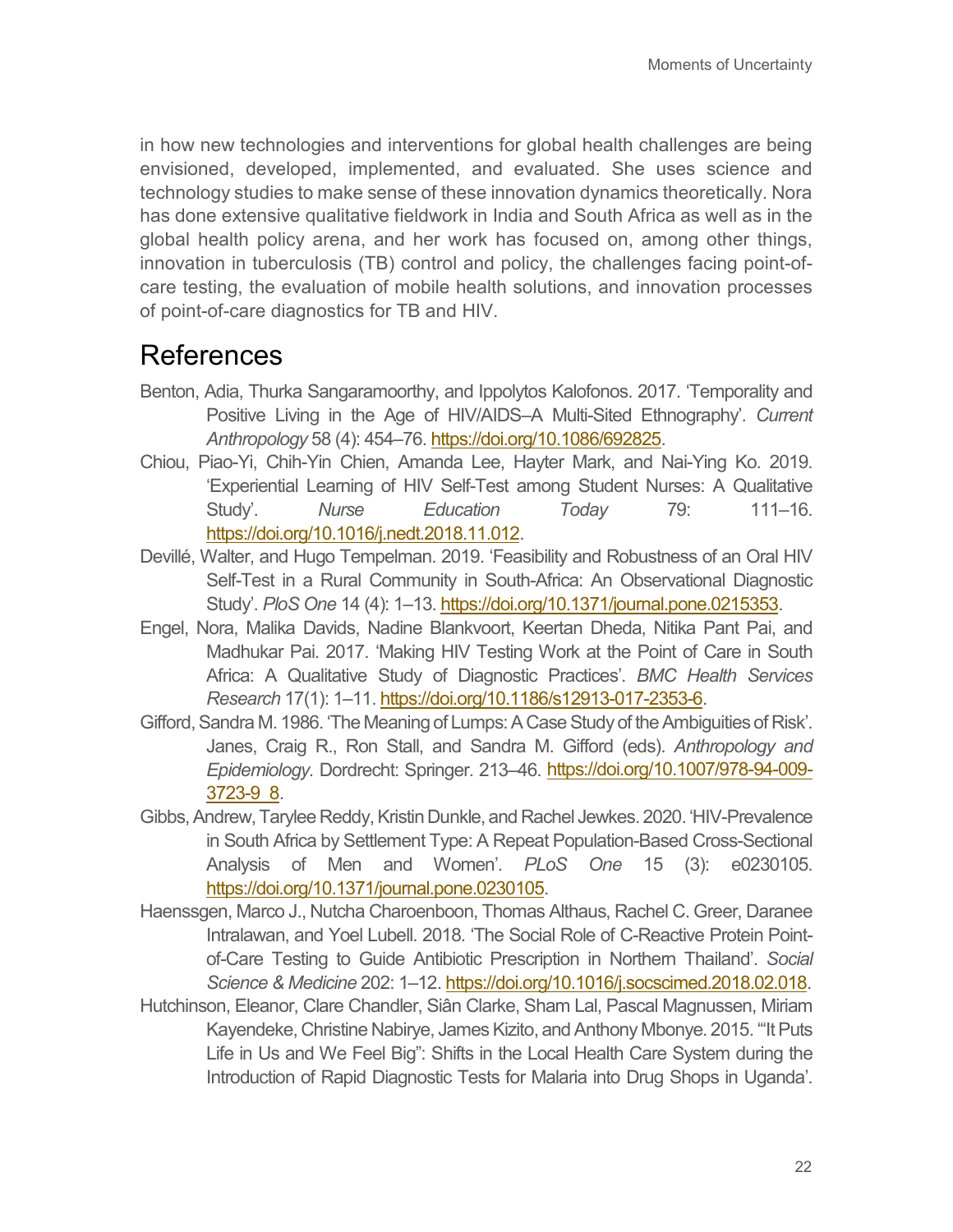*Critical Public Health* 25 (1): 48–62. [https://doi.org/10.1080/09581596.2014.886762.](https://doi.org/10.1080/09581596.2014.886762)

- Jamil, Muhammad S., Garrett Prestage, Christopher K. Fairley, Andrew E. Grulich, Kirsty S. Smith, Marcus Chen, Martin Holt, et al. 2017. 'Effect of Availability of HIV Self-Testing on HIV Testing Frequency in Gay and Bisexual Men at High Risk of Infection (FORTH): A Waiting-List Randomised Controlled Trial'. *The Lancet HIV* 4 (6): e241–e250[. https://doi.org/10.1016/S2352-3018\(17\)30023-1.](https://doi.org/10.1016/S2352-3018(17)30023-1)
- Kurth, Ann E., Charles M. Cleland, Nok Chhun, John E. Sidle, Edwin Were, Violet Naanyu, Wilfred Emonyi, et al. 2016. 'Accuracy and Acceptability of Oral Fluid HIV Self-Testing in a General Adult Population in Kenya'. *AIDS and Behavior* 20 (4): 870– 79[. https://doi.org/10.1007/s10461-015-1213-9.](https://doi.org/10.1007/s10461-015-1213-9)
- Lucivero, Federica, and Lucie Dalibert. 2013. 'Should I Trust My Gut Feelings or Keep Them at a Distance: A Prospective Analysis of Point-of-Care Diagnostics Practice'. Leenes, Ronald E., and Eleni Kosta (eds). *Bridging Distances in Technology and Regulation*, 151–63. Oisterwijk: Wolf Legal Publishers.
- Manderson, Lenore. 2020. 'After Illness, under Diagnosis'. *Medicine Anthropology Theory* 7 (2): 1–9[. https://doi.org/10.17157/mat.7.2.685.](https://doi.org/10.17157/mat.7.2.685)
- Martin, Emily. 2007. *Bipolar expeditions: Mania and depression in American culture*. Princeton, NJ: Princeton University Press.
- Martínez Pérez, Guillermo, Vivian Cox, Tom Ellman, Ann Moore, Gabriela Patten, Amir Shroufi, Kathryn Stinson, Gilles Van Cutsem, and Maryrene Ibeto. 2016. '"I Know That I Do Have HIV but Nobody Saw Me": Oral HIV Self-Testing in an Informal Settlement in South Africa'. *PloS One* 11 (4): 1–15. [https://doi.org/10.1371/journal.pone.0152653.](https://doi.org/10.1371/journal.pone.0152653)
- Pai, Nitika Pant, Ali Esmail, Gayatri Marathe, Suzette Oelofse, Marietjie Pretorius, Megan Smallwood, Jana Daher, et al. 2018. '1275. Will an App-Optimized HIV Selftesting Strategy Work for South Africans? Results From a Large Cohort Study'. *Open Forum Infectious Diseases* 5 (S1): S388. [https://doi.org/10.1093/ofid/ofy210.1108.](https://doi.org/10.1093/ofid/ofy210.1108)
- Peck, Roger B., Jeanette M. Lim, Heidi van Rooyen, Wanjiru Mukoma, Lignet Chepuka, Pooja Bansil, Lucia C. Knight, et al. 2014. 'What Should the Ideal HIV Self-Test Look Like? A Usability Study of Test Prototypes in Unsupervised HIV Self-Testing in Kenya, Malawi, and South Africa'. *AIDS and Behavior* 18 (S4): 422–32. [https://doi.org/10.1007/s10461-014-0818-8.](https://doi.org/10.1007/s10461-014-0818-8)
- Pols, Jeannette. 2014. 'Knowing Patients: Turning Patient Knowledge into Science'. *Science, Technology, & Human Values* 39 (1): 73–97. [https://doi.org/10.1177/0162243913504306.](https://doi.org/10.1177/0162243913504306)
- Ritchwood, Tiarney D., Amanda Selin, Audrey Pettifor, Sheri A. Lippman, Hailey Gilmore, Linda Kimaru, Jennifer Hove, et al. 2019. 'HIV Self-Testing: South African Young Adults' Recommendations for Ease of Use, Test Kit Contents, Accessibility, and